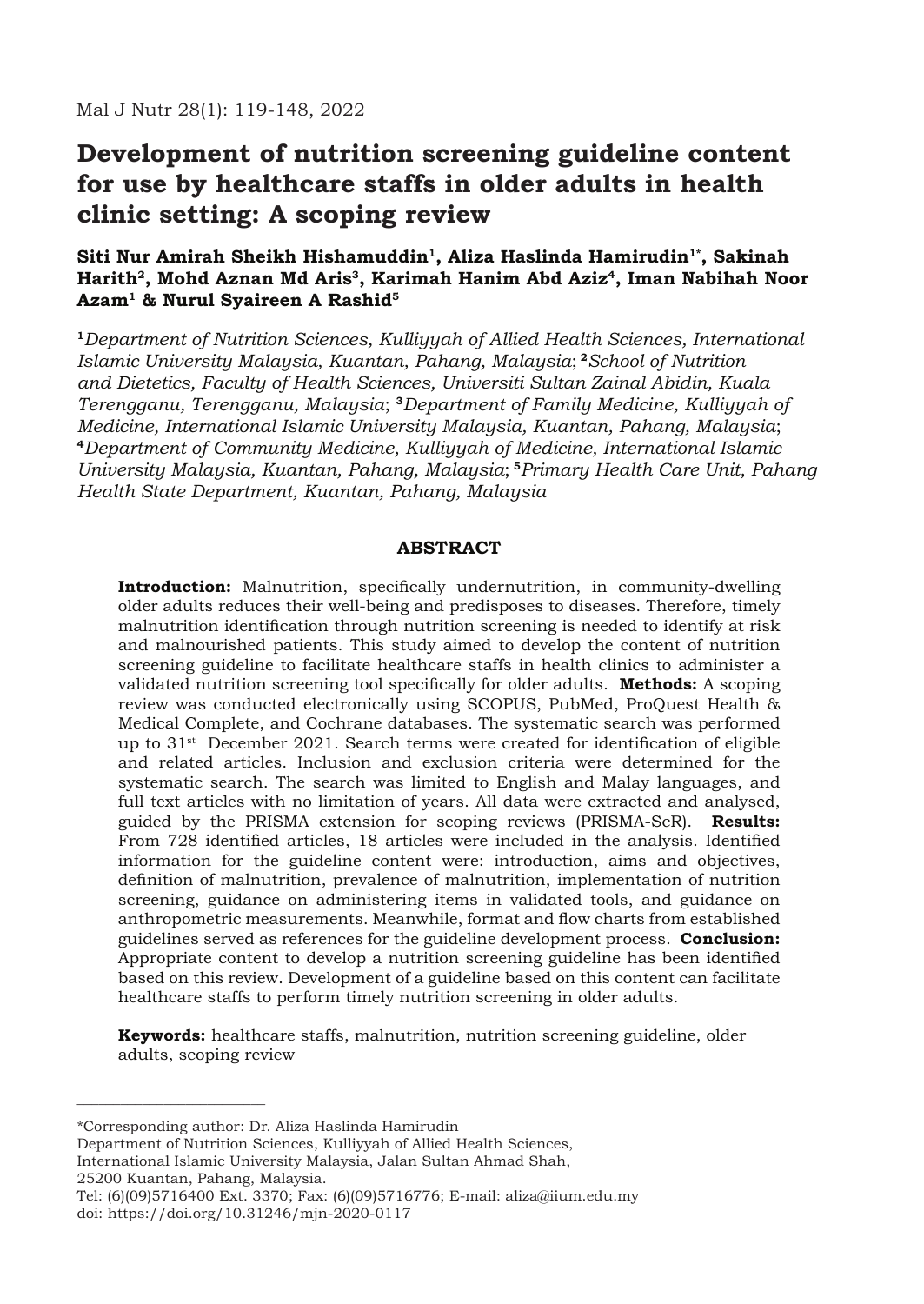## **INTRODUCTION**

Older adults are susceptible to malnutrition due to physiological changes, side effects of medication, chronic diseases, functional decline (Mathew & Funderburg, 2007; Volkert, 2002), socioeconomic factors (Donini *et al.*, 2013; Eldardery, Mo'awad & Fouad, 2018), loneliness, depression, and anxiety (Kennelly *et al.*, 2010). Malnutrition has been defined as "a subacute or chronic state of nutrition, in which a combination of varying degrees of under- or over-nutrition and inflammatory activity have led to a change in body composition and diminished function" (Soeters *et al.*, 2008, p. 708). In this review, malnutrition is referred as undernutrition.

Malnutrition has been described as a 'silent crisis' in older adults because it often remains undetected (Davidson & Getz, 2004). According to the World Health Organization (WHO), the prevalence of malnutrition in older people living in the community ranges between 1.3% and 47.8% (WHO, 2017). Previous studies have shown percentages of 27% to 38% of older adults at risk and malnourished in community setting (Kaiser *et al.*, 2010; Volkert *et al.*, 2019; Winter *et al.*, 2013). Meanwhile, in Malaysia's community setting, the prevalence of malnutrition is between 34.0% to 48.9% and 42.2% to 66.6% of male and female older adults, respectively, having risk of malnutrition (Muhamad *et al.*, 2019; Suzana *et al.*, 2013; Zainudin *et al.*, 2019). If malnutrition is left untreated, it will lead to undesirable health effects. Malnourished older adults have high risk of mortality (Söderström *et al.*, 2017), poorer function, low quality of life (Eldardery *et al.*, 2018), and delayed wound healing (Ahmed & Haboubi, 2010).

Timely malnutrition identification and management are needed for patients and healthcare benefit (Brotherton *et al.*, 2011). Identification of malnutrition risk can be performed through nutrition screening. Nutrition screening is the first step in identifying patients who are at risk of nutritional problems or who have undetected malnutrition (Elia *et al.*, 2011; Mathew & Funderburg, 2007). Therefore, nutrition screening is advocated for malnutrition identification. However, malnutrition identification in community living older adults through nutrition screening in health clinics in Malaysia is not systematically performed; although it is recommended to be conducted routinely across all healthcare settings (Elia, Zellipour & Stratton, 2005). Due to this, malnutrition is still under-recognised and undertreated due to the absence of formal screening procedures in health clinic setting (Elia *et al.*, 2005; Kennelly *et al.*, 2010). Thus, malnutrition identification through nutrition screening is required for provision of appropriate nutritional care among at-risk and malnourished patients (Brotherton *et al.*, 2011).

There are many available validated nutrition screening tools - Mini Nutritional Assessment Short-Form (MNA-SF), Nutritional Risk Screening (NRS 2002), Malnutrition Universal Screening Tool (MUST), Elderly Nutrition Screening (ENS), Malnutrition Screening Tool (MST), Seniors in the Community: Risk Evaluation for Eating and Nutrition questionnaire I (SCREEN) and others (Hamirudin, Charlton & Walton, 2016). However, from all of these validated nutrition screening tools mentioned, MNA-SF has been identified as the most appropriate tool for older adults in community, based on its specificity and sensitivity (Philips *et al.*, 2010). Most importantly, it has been validated in Malaysia (Suzana & Siti Saifa, 2007).

Previous studies have discussed regarding barriers and opportunities to perform nutrition screening. Lack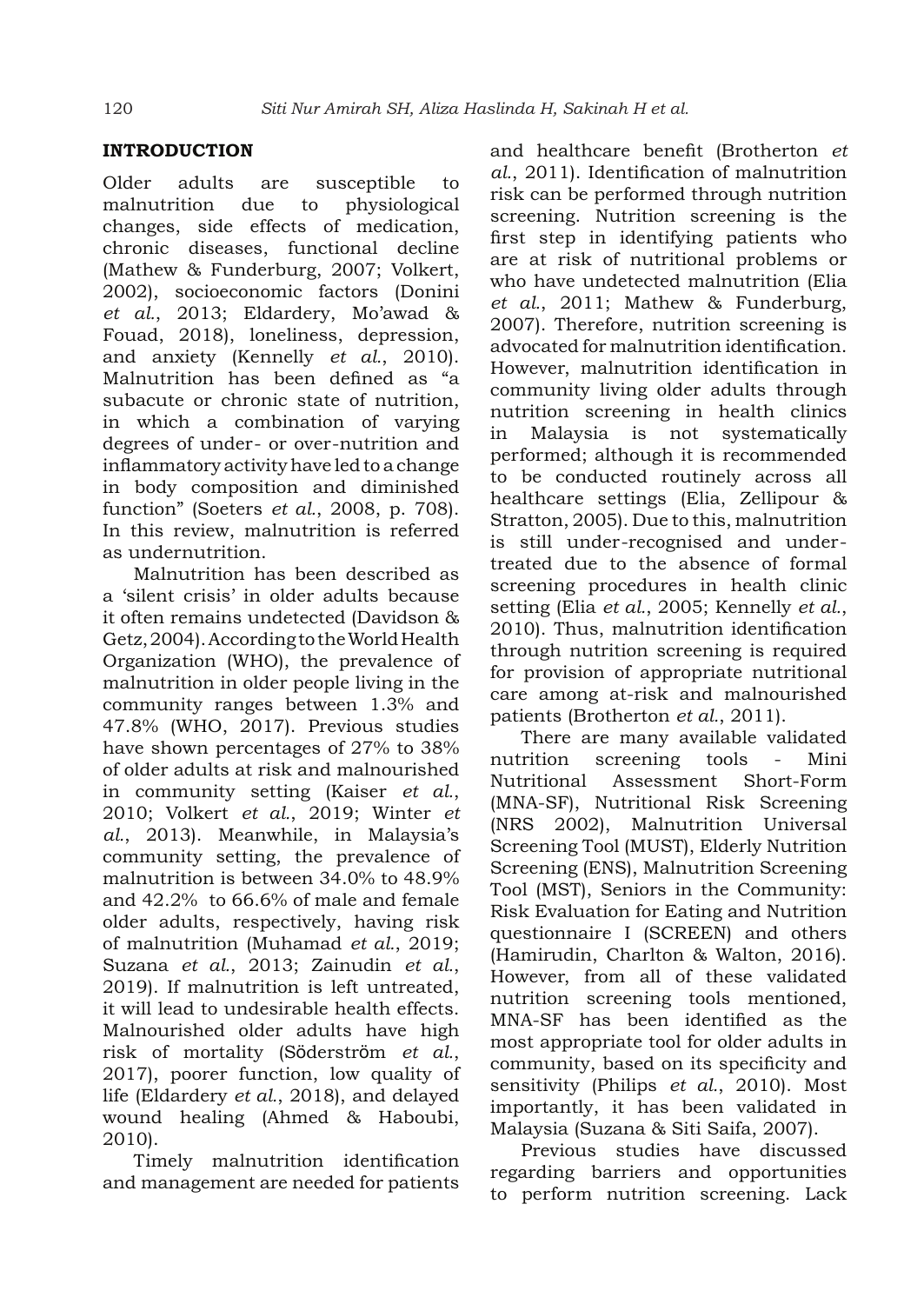of education and knowledge has been identified as one of the barriers (Craven *et al.*, 2017; Endevelt *et al.*, 2009; Hamirudin *et al.*, 2013; Vandewoude *et al.*, 2011). Therefore, opportunities need to be identified to ensure that nutrition screening can be routinely performed. Opportunities like providing education and knowledge related to nutrition screening have been highlighted as one of the enablers (Craven *et al.*, 2017; Endevelt *et al.*, 2009; Vandewoude *et al.*, 2011).

Guideline is defined as "systematically developed statements to assist practitioner and patient decisions about appropriate healthcare for specific clinical circumstances" (Lohr & Field, 1992, p.2). Current established guidelines in the Malaysian health clinic setting are related to flow, system and policy (BPPK, 2015; IHSR, 2018). Besides, other available guidelines are related to guidance on how to perform community screening programme in health clinic operating areas (BPPK, 2013). To date, there is no comprehensive guideline specifically for malnutrition risk identification in the Malaysian health clinic setting. Thus, the development of nutrition screening guideline is needed for healthcare staffs to provide knowledge on nutrition screening procedures in older adults. Hence, this scoping review aimed to develop the content of nutrition screening guideline to facilitate healthcare staffs in health clinics to administer validated nutrition screening tool specifically for older adults.

## **MATERIALS AND METHODS**

## **Study design**

A scoping review is defined as a synthesis of knowledge that follows a systematic approach aimed to map particular topic, main concepts, theories, sources, and knowledge gaps (Tricco *et al*., 2018).

The development of this scoping review was guided by the PRISMA extension for scoping reviews (PRISMA-ScR) (Tricco *et al.*, 2018).

The scoping review was conducted to answer the research question comprehensively (Munn *et al*., 2018). Therefore, identifying research question was the early stage in conducting a scoping review (Arksey & O'Malley, 2005; Tricco *et al*., 2018). Scoping reviews are useful in answering much broader questions (Tricco *et al*., 2018). In this study, the research question was "What are the suitable content that can be included to develop a nutrition screening guideline?". Besides, Arksey & O'Malley (2005) have suggested to develop and maintain a broad approach of research question and refine it in a collaborative research team; which has been the construct of this scoping review. The aim was to generate a breadth of coverage. In scoping reviews, inclusion of grey literature is based on research question and objective, which should be reported if done (Tricco *et al*., 2018). Thus, to answer the primary question, identifying relevant studies through different sources (electronic databases and manual search) was performed in this scoping review.

#### **Search strategy**

Four electronic search engines; SCOPUS, PubMed, ProQuest Health & Medical Complete, and Cochrane were used to identify eligible articles. Manual search was also performed in identification of related articles. Systematic search was conducted up to  $31<sup>st</sup>$  December 2021. The search was limited to English and Malay languages, full text articles with no limitation of years. Search terms in Box 1 were used in order to identify studies that had provided relevant content to the guideline. Keywords and Boolean operators were used in the search strategy for comprehensive search.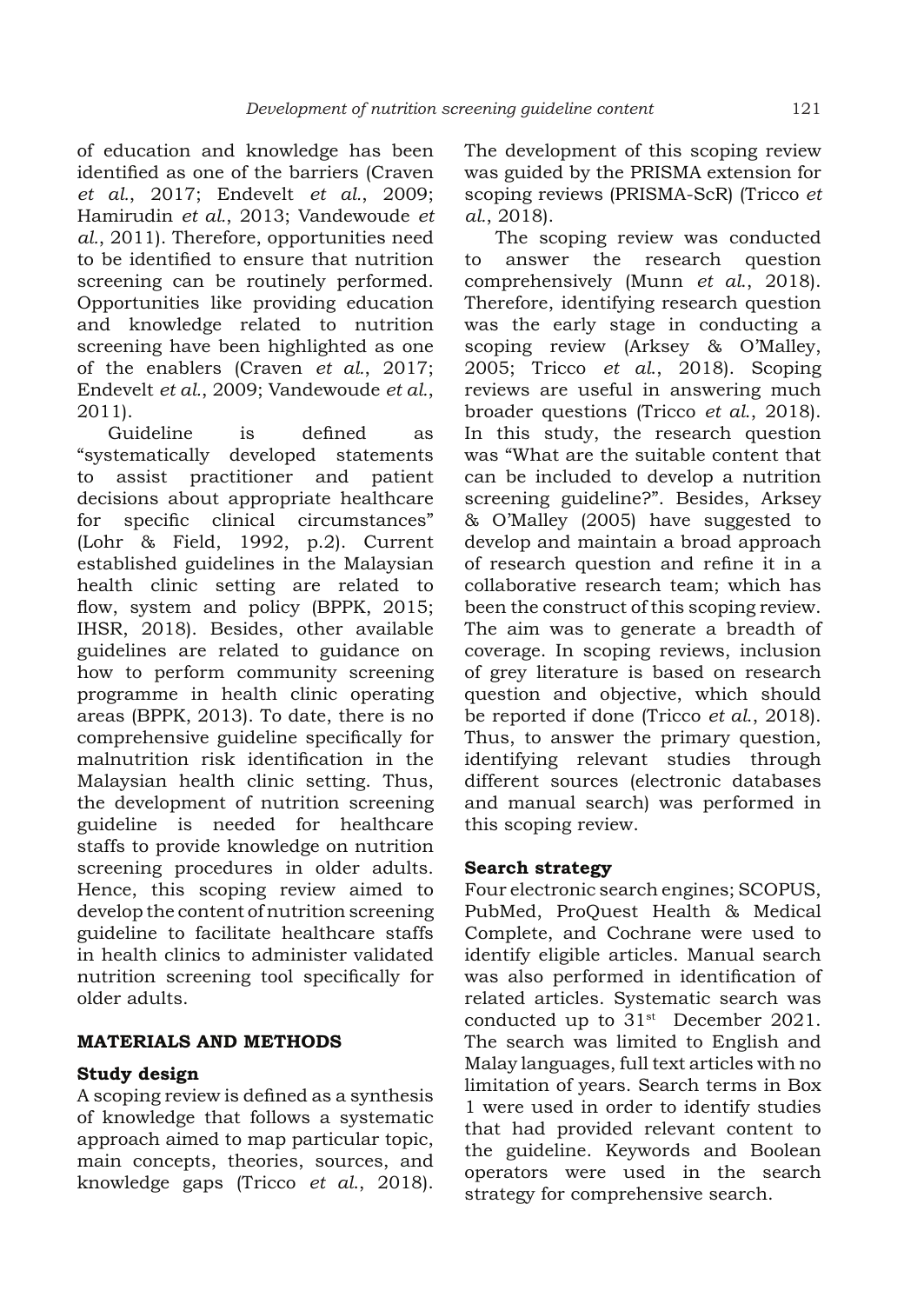("Nutrition\*" OR "Nutrition\*risk\*" OR "Malnutrition" OR "Undernutrition" OR "Malnourished" OR "Undernourished" OR "Nutrition\* status") AND ("Elder\*" OR "Geriatric\*" OR "Ageing" OR "Aging" OR "Older adult\*" OR "Older people" OR "Senior" OR "Senior citizen" OR "Veteran") AND ("Nutrition\* screening" OR "Screen\*" OR "Nutrition\*risk screen\*" OR "Screening tool\*") AND ("Community" OR "General practice\*" OR "Outpatient" OR "Clinic\*" OR "Primary care") NOT ("Hospital" OR "Nursing home\*" OR "Inpatient" OR "Ward") NOT ("Children" OR "Paediatric" OR "Pediatric" OR "Adult\*" OR "Young adult\*" OR "Adolescent\*") NOT ("Maternal" OR "Pregnant")

**Box 1.** Search algorithm used in the review

#### **Selection criteria**

The inclusion criteria in this review were: (1) older adults aged 60 years and above, (2) studies in community, clinics, general practice, primary care, and outpatient settings, (3) studies using validated nutrition screening tools, (4) publication either in Malay or English languages, and (5) full text. Meanwhile, the exclusion criteria were (1) aged below 60 years old, (2) studies in hospital, nursing home, inpatient, and ward settings, (3) studies using assessment tools, (4) studies on relationship, association, assessment, and prevalence, (5) studies on nutrition risk, and (6) studies on nutrient or biomarker. Studies that did not provide any content to the development of nutrition screening guidelines were excluded.

#### **Data extraction**

Articles that were obtained in the identification step were then screened, where duplicate articles were discarded. Documents were screened based on title and abstract; and full text articles were examined to find relevant documents that answered the aim of this review. Data were extracted on purpose of the study, study design, sample characteristics, main outcome from results, and method of study. Sample characteristics included participants, sample size, and study setting.

#### **Level of evidence and quality appraisal**

Level of evidence and quality of the studies were identified and presented in Table 1. Level of evidence were assigned to the studies based on their methodological quality, validity, and applicability to patients (Ackley *et al.*, 2008). Level I was the highest ranking of evidence; whilst level VII was the lowest. Level I was evidence from a systematic review or meta-analysis from randomised controlled trials and clinical guidelines based on systematic review or metaanalysis; Level II represented evidence from one or more randomised controlled trials; Level III was evidence from controlled trials without randomisation; Level IV was evidence from case-control or cohort studies; Level V was evidence from systematic reviews of descriptive and qualitative studies; Level VI was evidence from a single descriptive or qualitative study; and finally, level VII represented evidence from expert opinions (Ackley *et al.*, 2008).

Meanwhile, quality of the studies was assessed by two researchers independently. The National Heart, Lung, and Blood Institute (NHLBI) assessment tool was used for quantitative studies (NHLBI, 2014), while the Critical Appraisal Skills Programme (CASP) was used for mixed-method and qualitative studies (CASP, 2013). The NHLBI tool consisted of 14 questions about study quality, while the CASP tool included ten items. Researchers then needed to rate the study as Good, Fair, and Poor based on the researchers' answers. For qualitative assessment, the ratings were based on overall qualitative judgement and not based on summary scores. Sampling methods, sample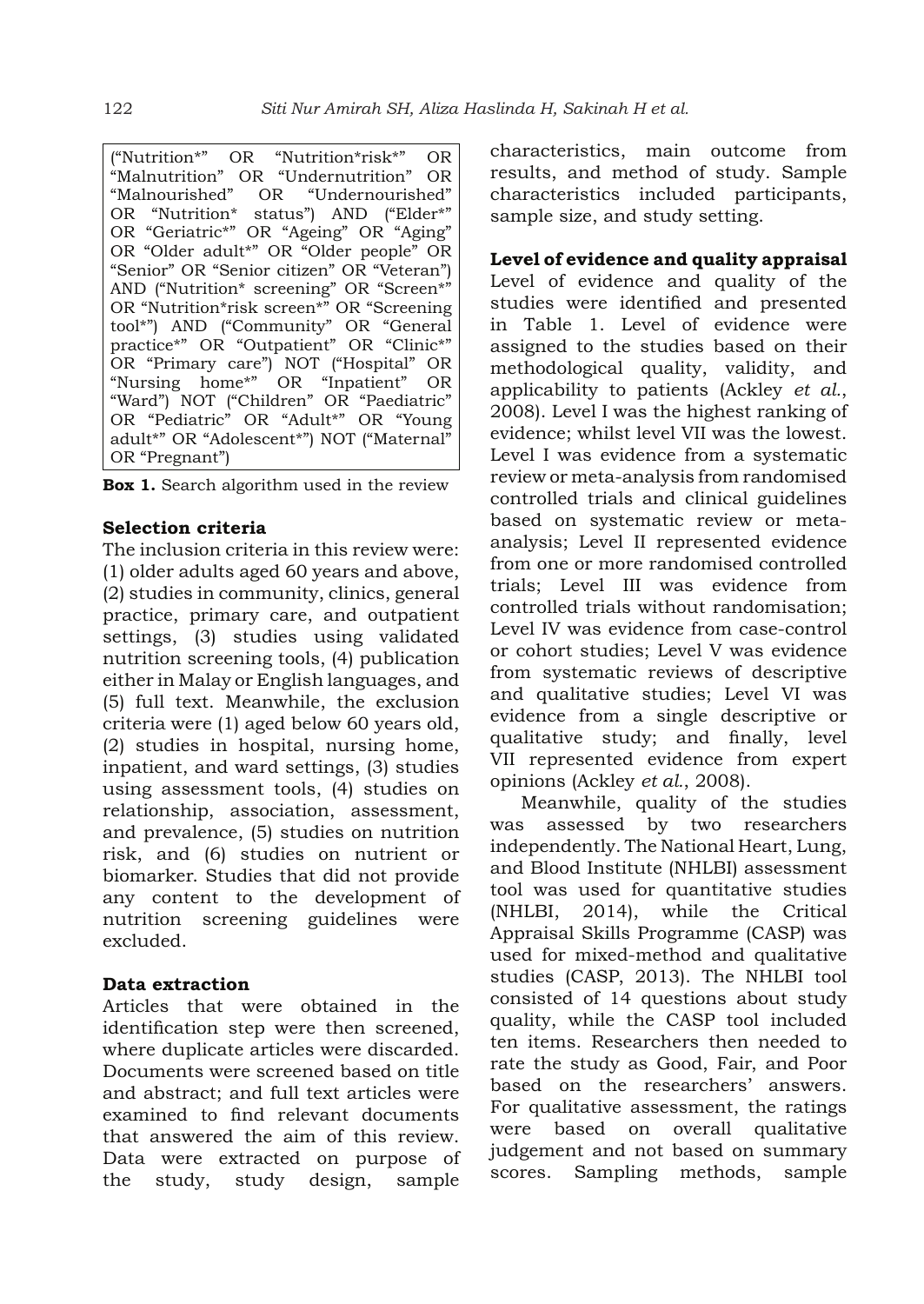characteristics, participation rate, and analysis method were the questions focused in both tools. Discrepancies of study quality rated by researchers were resolved through discussion. The quality rating of each study is presented in Table 1.

## **RESULTS**

The identification step retrieved 728 documents by using the search engines mentioned and manual search as shown in Figure 1. Duplicate studies were removed and this resulted in 564 documents. Then, all documents were screened thoroughly based on title and abstract. This procedure resulted in 101 full text articles that were reviewed for eligibility for inclusion in the final review. Finally, 18 articles met the inclusion criteria, which are summarised and tabulated in Table 1. Table 1 presents the main outcome or method that have been discussed in articles and can be included in the content of the guideline.

## **Characteristics of included papers**

18 journal articles (Table 1) were included in the review. Of these 18 journal articles, nine studies discussed regarding barriers, enablers, and facilitators to conduct nutrition screening among older adults (Avgerinou *et al.,* 2020; Craven *et al.*, 2017; Endevelt *et al.*,2009; Gaboreau *et al.*, 2013; Green *et al.*, 2014; Hamirudin *et al.*, 2013; Mays *et al.*, 2019; Vandewoude *et al.*, 2011; Winter *et al.*, 2013). Meanwhile, another eight studies mentioned about anthropometric measurements and guidance on administering validated screening tools (Butler *et al.*, 2017; Callen & Wells, 2005; Chatindiara *et al.*, 2019; Cuervo *et al.*, 2009; El-Desouky & Abed, 2017; Ghimire, Baral & Callahan, 2017; Rodriguez-Tadeo *et al.*, 2012; Villaverde-Gutiérrez *et al.*, 2015). One expert opinion was included in this review as the aim was to provide guidelines for undernutrition screening in primary care setting and suggest strategies to address undernutrition in older patients (Flanagan *et al.*, 2012). Most of the studies were cross-sectional studies. The year of these included studies were between 2005 to 2020.

## **Barriers and opportunities to conduct nutrition screening**

Results in Table 1 showed the identified barriers and opportunities to conduct nutrition screening. Based on these articles retrieved, five studies discussed barriers to conduct nutrition screening (Avgerinou *et al.,* 2020; Craven *et al.*, 2017; Gaboreau *et al.*, 2013; Green *et al.*, 2014; Hamirudin *et al.*, 2013). Barriers to screening were common to both patients and healthcare staffs (Harris *et al.*, 2019). Time factor was one of the barriers to conduct nutrition screening as mentioned by five studies (Avgerinou *et al.,* 2020; Craven *et al.*, 2017; Gaboreau *et al.*, 2013; Green *et al.*, 2014; Hamirudin *et al.*, 2013). Lack of knowledge and training (Avgerinou *et al.,* 2020; Craven *et al.*, 2017; Gaboreau *et al.*, 2013; Hamirudin *et al.*, 2013), general practice limitations (Hamirudin *et al.*, 2013), funding and resources, as well as organisational factors (Avgerinou *et al.,* 2020; Craven *et al.*, 2017) were also identified as barriers to conduct nutrition screening.

On the other hand, nine studies regarding opportunities to perform nutrition screening have been identified (Avgerinou *et al.,* 2020; Craven *et al.*, 2017; Endevelt *et al.*, 2009; Flanagan *et al.*, 2012; Green *et al.*, 2014; Hamirudin *et al.*, 2013; Mays *et al.*, 2019; Vandewoude *et al.*, 2011; Winter *et al.*, 2013). Opportunities and enablers that are stated in Table 1 can be taken into consideration for the development of content. Based on the results,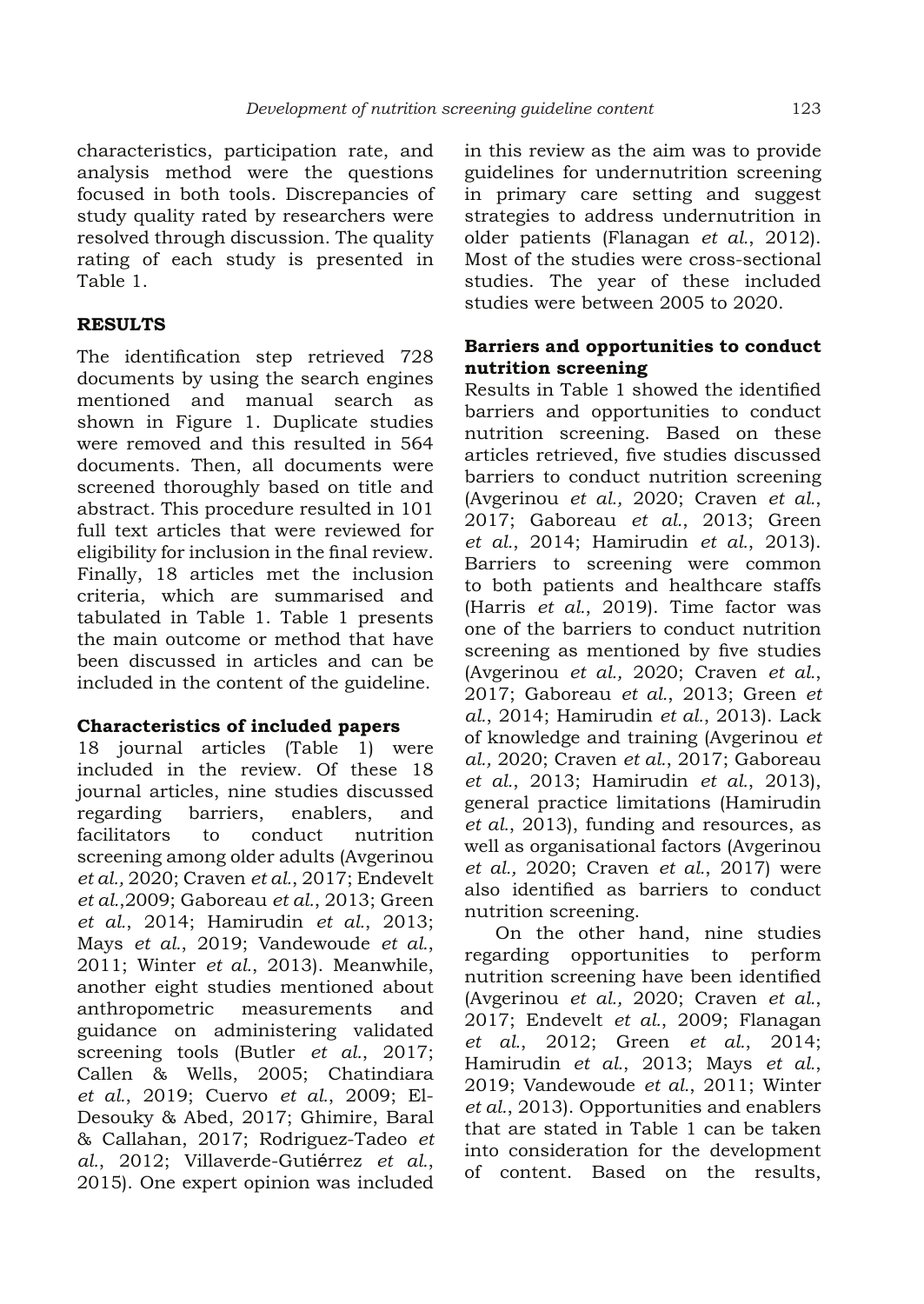

**Figure 1.** Flow chart illustrating the selection process of documents to be included in this review guided by PRISMA extension scoping reviews (PRISMA-ScR)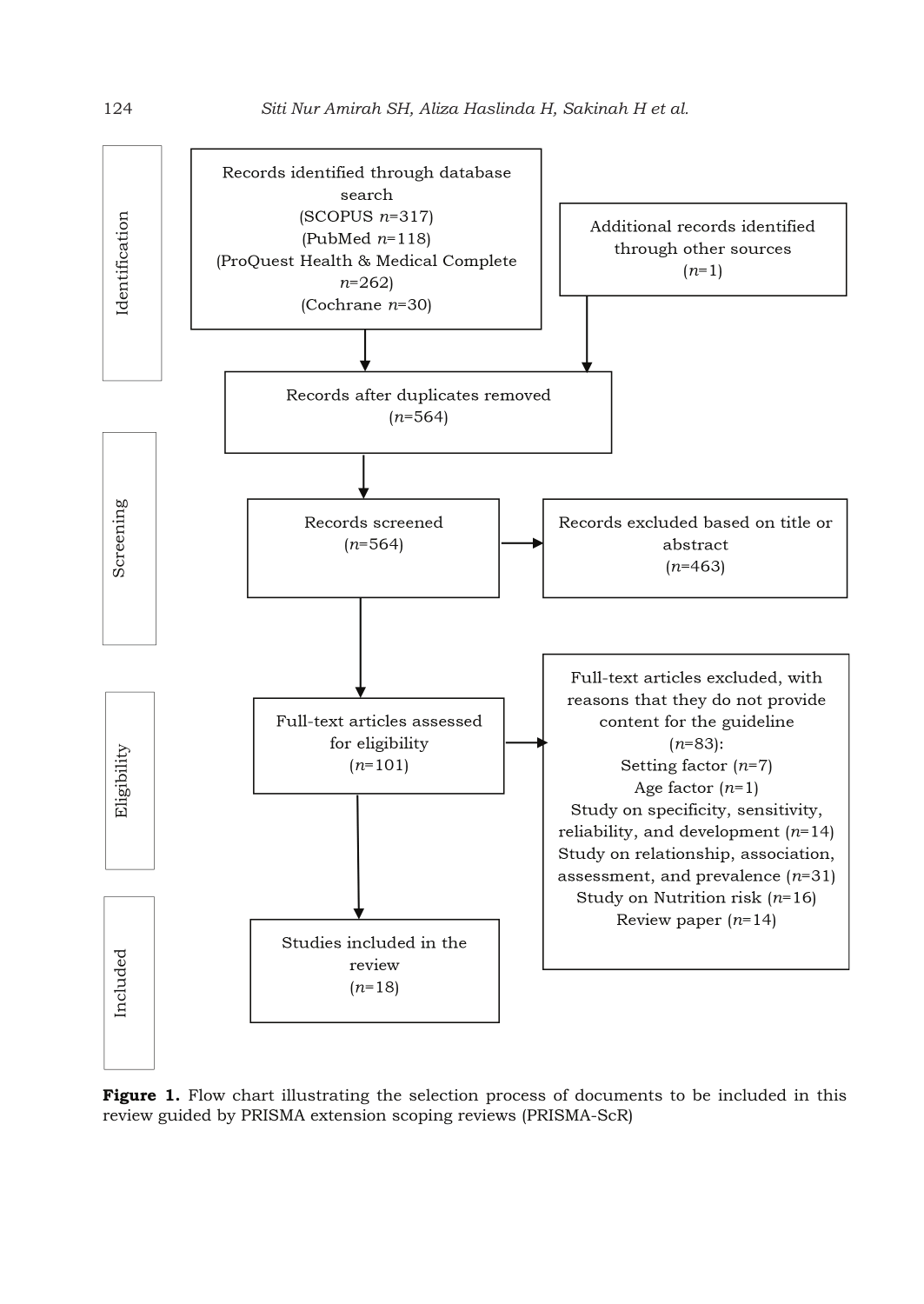| study<br>$\mathcal{O}$             |                                     |                           |                  |                |                                                   |                                      |                              |                          |                                |                                                 |                        |                               |              |                  |                                                  |                        |             |                         |                        |              |                           |                                  |               |                                      |                 |                                    |             |              |           |        |
|------------------------------------|-------------------------------------|---------------------------|------------------|----------------|---------------------------------------------------|--------------------------------------|------------------------------|--------------------------|--------------------------------|-------------------------------------------------|------------------------|-------------------------------|--------------|------------------|--------------------------------------------------|------------------------|-------------|-------------------------|------------------------|--------------|---------------------------|----------------------------------|---------------|--------------------------------------|-----------------|------------------------------------|-------------|--------------|-----------|--------|
| evidence<br>Level of               | Level VI                            |                           |                  |                |                                                   |                                      |                              |                          |                                |                                                 |                        |                               |              |                  |                                                  |                        |             |                         |                        |              |                           |                                  |               |                                      |                 |                                    |             |              |           |        |
| Suggested topics<br>to be included | 1. Training and                     | education                 | 2. Organisation: |                | procedure                                         |                                      |                              |                          |                                |                                                 | nutrition              | screening tool                |              | outcome (pathway | for intervention                                 |                        |             |                         |                        |              |                           |                                  |               |                                      |                 |                                    |             |              |           |        |
| (From results,<br>method)          | Barriers to malnutrition screening: | 1. Organisational factors |                  |                | $\mathbf{I}$                                      |                                      | 2. Staff factors             | - Knowledge              |                                | Management support                              | 3. Older adult factors | - Knowledge and communication |              |                  | 1. Organisational factors                        | - Policy and procedure | ï           | - Funding and resources | 2. Staff factors       |              |                           | - Management support             |               |                                      |                 |                                    |             |              |           |        |
| description<br>Sample              | Setting:                            | Community                 | Participants:    |                | working for                                       | government,                          | not-for-profit               | and private              | organisations                  | in Australia                                    | working with           | community                     | living older |                  | years old)                                       | Total                  |             | $(n = 92)$              | Dietetic               | experience   | range:                    |                                  | median: 8     | years)                               |                 |                                    |             |              |           |        |
| design<br>Study                    | Mixed-                              | method                    |                  |                |                                                   |                                      |                              |                          |                                |                                                 |                        |                               |              |                  |                                                  |                        |             |                         |                        |              |                           |                                  |               |                                      |                 |                                    |             |              |           |        |
| purpose of the<br>study            | Barriers and                        | enablers to               | malnutrition     |                | community-                                        |                                      | adults: A                    | content                  |                                | survey data                                     |                        |                               |              | Purpose:         |                                                  | barriers and           | enablers to | malnutrition            |                        |              |                           |                                  |               |                                      |                 |                                    |             |              |           |        |
| Country<br>(Year),<br>Ňο.          | Craven                              |                           |                  |                | Australia                                         |                                      |                              |                          |                                |                                                 |                        |                               |              |                  |                                                  |                        |             |                         |                        |              |                           |                                  |               |                                      |                 |                                    |             |              |           |        |
|                                    |                                     | Good                      | et al.,          | Time<br>(2017) | Policy and<br>Funding and resources<br>Dietitians | Policy and procedure<br>screening of | of nutrition<br>living older | - Training and education | 3. Staff involved<br>screening | 4. Screening<br>Screening burden<br>analysis of | tools: Validated       | by Australian                 | dietitians   | 5. Screening     | Enabler to malnutrition screening:<br>adults 265 | To identify            |             | participants:           | Training and education | screening of | - Knowledge<br>CLOAs from | Communication<br>the perspective | of dietitians | 3. Screening factors<br>$1-42$ years | Screening tools | Screening outcome<br>Years working | with CLOAs: | $1-35$ years | median: 5 | years) |

## *Development of nutrition screening guideline content* 125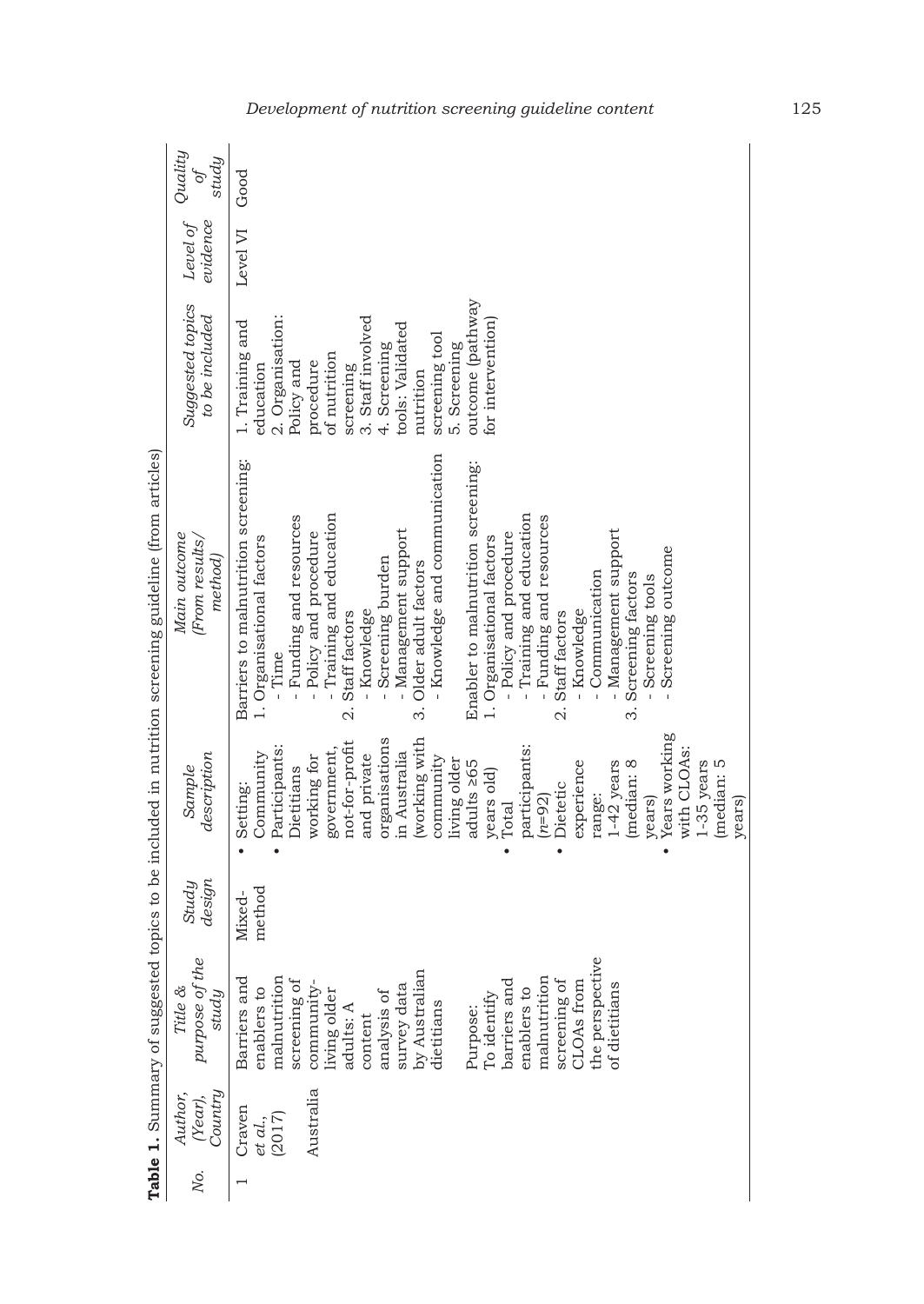|     |                                        |                                                                                                                                                                                                                                                                                                                                                                                    |                    |                                                                                                                                                                                                             | Table 1. Summary of suggested topics to be included in nutrition screening guideline (from articles) (continued)                                                                                                                                                                                                                                                                                                                                                                                                                                                                                                                                                                                                                                                                                                                                                                                                                                                                                                                                                                                                                                                                  |                                                                                                                                                                                                                                                                                                                                         |                      |                                         |
|-----|----------------------------------------|------------------------------------------------------------------------------------------------------------------------------------------------------------------------------------------------------------------------------------------------------------------------------------------------------------------------------------------------------------------------------------|--------------------|-------------------------------------------------------------------------------------------------------------------------------------------------------------------------------------------------------------|-----------------------------------------------------------------------------------------------------------------------------------------------------------------------------------------------------------------------------------------------------------------------------------------------------------------------------------------------------------------------------------------------------------------------------------------------------------------------------------------------------------------------------------------------------------------------------------------------------------------------------------------------------------------------------------------------------------------------------------------------------------------------------------------------------------------------------------------------------------------------------------------------------------------------------------------------------------------------------------------------------------------------------------------------------------------------------------------------------------------------------------------------------------------------------------|-----------------------------------------------------------------------------------------------------------------------------------------------------------------------------------------------------------------------------------------------------------------------------------------------------------------------------------------|----------------------|-----------------------------------------|
| Ņо. | Country<br>Author,<br>(Year),          | purpose of the<br>Title &<br>study                                                                                                                                                                                                                                                                                                                                                 | design<br>Study    | description<br>Sample                                                                                                                                                                                       | (From results/method)<br>Main outcome                                                                                                                                                                                                                                                                                                                                                                                                                                                                                                                                                                                                                                                                                                                                                                                                                                                                                                                                                                                                                                                                                                                                             | Suggested topics<br>to be included                                                                                                                                                                                                                                                                                                      | evidence<br>Level of | Quality<br>study<br>$\overline{\sigma}$ |
| Z   | Endevelt<br>(2009)<br>Israel<br>et al. | nutritional care<br>of their attitude<br>nutrition in the<br>and the impact<br>of assessment-<br>for the elderly,<br>on the quality<br>and attitudes<br>and attitudes<br>this growing<br>nutritional-<br>knowledge<br>population<br>knowledge<br>provide to<br>in need of<br>regarding<br>To assess<br>regarding<br>care they<br>Purpose:<br>nurses'<br>Nurses'<br>elderly<br>care | sectional<br>Cross | Participants:<br>participants:<br>Healthcare<br>Healthcare<br>$(years + SD)$<br>$36.7 \pm 13.6$<br>Nurses at<br>Mean age<br>services<br>Setting:<br>$(n=159)$<br>service<br>Total<br>$\bullet$<br>$\bullet$ | thought that dietitians should provide<br>themselves should provide nutritional<br>that it should be physicians and 63%<br>- 85% agreed or strongly agreed that<br>nutritional habits in the older adults<br>1. Participants' attitudes, knowledge<br>- 60% agreed or strongly agreed that<br>nutritional habits and behaviours of<br>- 32% of the nurses strongly agreed<br>a dying older adults patient should<br>contribution of nutrition to various<br>4. Treat of nutritional issues in the<br>behaviours among the older adults<br>that it is a difficult task to change<br>-38% strongly agreed that nurses<br>it is difficult to change nutritional<br>nutrition could help influence the<br>- 89% agreed with the statement<br>obesity, diabetes, and high blood<br>- The majority (79%-95%) agreed<br>or strongly agreed that nutrition<br>care. 11% of the nurses strongly<br>influences outcomes in cases of<br>agreed that their knowledge of<br>2. Knowledge about nutrition<br>3. Attitudes concerning the<br>their older adults patients<br>receive nutritional care<br>nutritional care<br>and practice<br>older adults<br>population<br>conditions<br>pressure | knowledge related<br>nutritional issues<br>problems in older<br>1. Training and<br>in older adults<br>consequences<br>2. Effects and<br>of nutritional<br>education by<br>screening for<br>in treating of<br>professional<br>provision of<br>to nutrition<br>healthcare<br>population<br>nutritional<br>3. Role of<br>problem<br>adults | Level VI             | Poor                                    |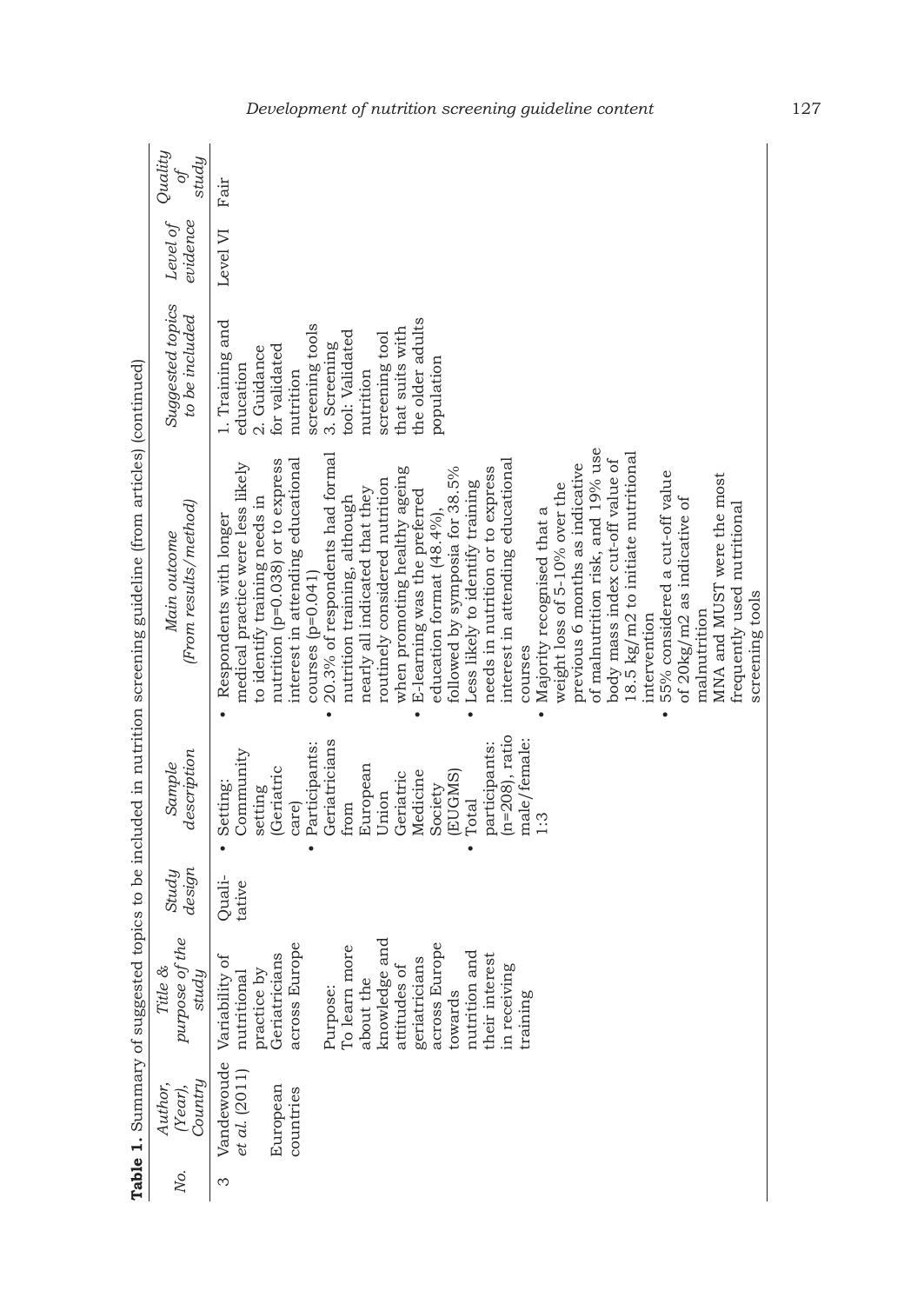|     |                               | Table 1. Summary of suggested                                                                                     |                    |                                                                                         | topics to be included in nutrition screening guideline (from articles) (continued)                                                   |                                                                                        |                      |                                  |
|-----|-------------------------------|-------------------------------------------------------------------------------------------------------------------|--------------------|-----------------------------------------------------------------------------------------|--------------------------------------------------------------------------------------------------------------------------------------|----------------------------------------------------------------------------------------|----------------------|----------------------------------|
| No. | Country<br>Author,<br>(Year), | purpose of the study<br>Title &                                                                                   | design<br>Study    | description<br>Sample                                                                   | (From results/method)<br>Main outcome                                                                                                | topics to be<br>Suggested<br>included                                                  | Level of<br>evidence | Quality<br>study<br>$\partial f$ |
| 4   | Gaboreau<br>(2013)<br>et al.  | malnutrition screening<br>in community dwelling<br>factors influencing<br>What are key                            | sectional<br>Cross | Primary care<br>Participants:<br>General<br>Setting:                                    | Only 26.6% implemented<br>malnutrition screening<br>72.2% felt that<br>was useful.<br>$\bullet$                                      | routine practice<br>screening as<br>Promote                                            | Level VI             | Fair                             |
|     | France                        | General Practitioners?<br>A large cross-sectional<br>elderly populations by<br>survey in two areas in<br>France   |                    | practitioners<br>participants:<br>in primary<br>$(n=493)$<br>Total<br>care<br>$\bullet$ | implement every 2-5 years<br>each year and 11.9%<br>1. Forgetting to screen<br>2. Lack of knowledge<br>Barriers:                     |                                                                                        |                      |                                  |
|     |                               | malnutrition screening<br>knowledge, attitude<br>implementation in<br>and practice on<br>To determine<br>Purpose: |                    |                                                                                         | 5. Insufficient motivation<br>4. Unsuitable working<br>6. Technical support<br>conditions<br>3. Time                                 |                                                                                        |                      |                                  |
|     |                               | elderly populations by<br>community-dwelling<br>French GPs                                                        |                    |                                                                                         | practices as part of GP<br>Promote of screening<br>functions                                                                         |                                                                                        |                      |                                  |
| m   | Australia<br>(2013)<br>et al. | poor'<br>Is routine nutrition<br>screening of older<br>patients feasible<br>Hamirudin We are all time<br>Purpose: | Qualitative        | Participants:<br>Healthcare<br>Practice<br>General<br>Setting:<br>staff in<br>$\bullet$ | 3. General practice limitation<br>2. Patient's attitude towards<br>4. Lack of nutrition<br>1. Lack of time<br>nutrition<br>Barriers: | current practice<br>1. Based on<br>2. Patient's<br>condition<br>in clinics<br>3. Staff | Level VI             | Good                             |
|     |                               | implementing nutrition<br>To identify perceived<br>opportunities to<br>barriers and                               |                    | participants:<br>Practices<br>General<br>$(n=25)$<br>Total                              | 5. Low priority for nutrition<br>7. Outcomes of nutrition<br>6. Lack of resources<br>knowledge<br>screening                          |                                                                                        |                      |                                  |
|     |                               | screening in General<br>Practice                                                                                  |                    | $(n=9)$ , Female<br>Gender: Male                                                        | Opportunities:<br>screening                                                                                                          |                                                                                        |                      |                                  |
|     |                               |                                                                                                                   |                    | $n=16$                                                                                  | 2. Patient's condition<br>1. Current practice<br>3. Staff initiative                                                                 |                                                                                        |                      |                                  |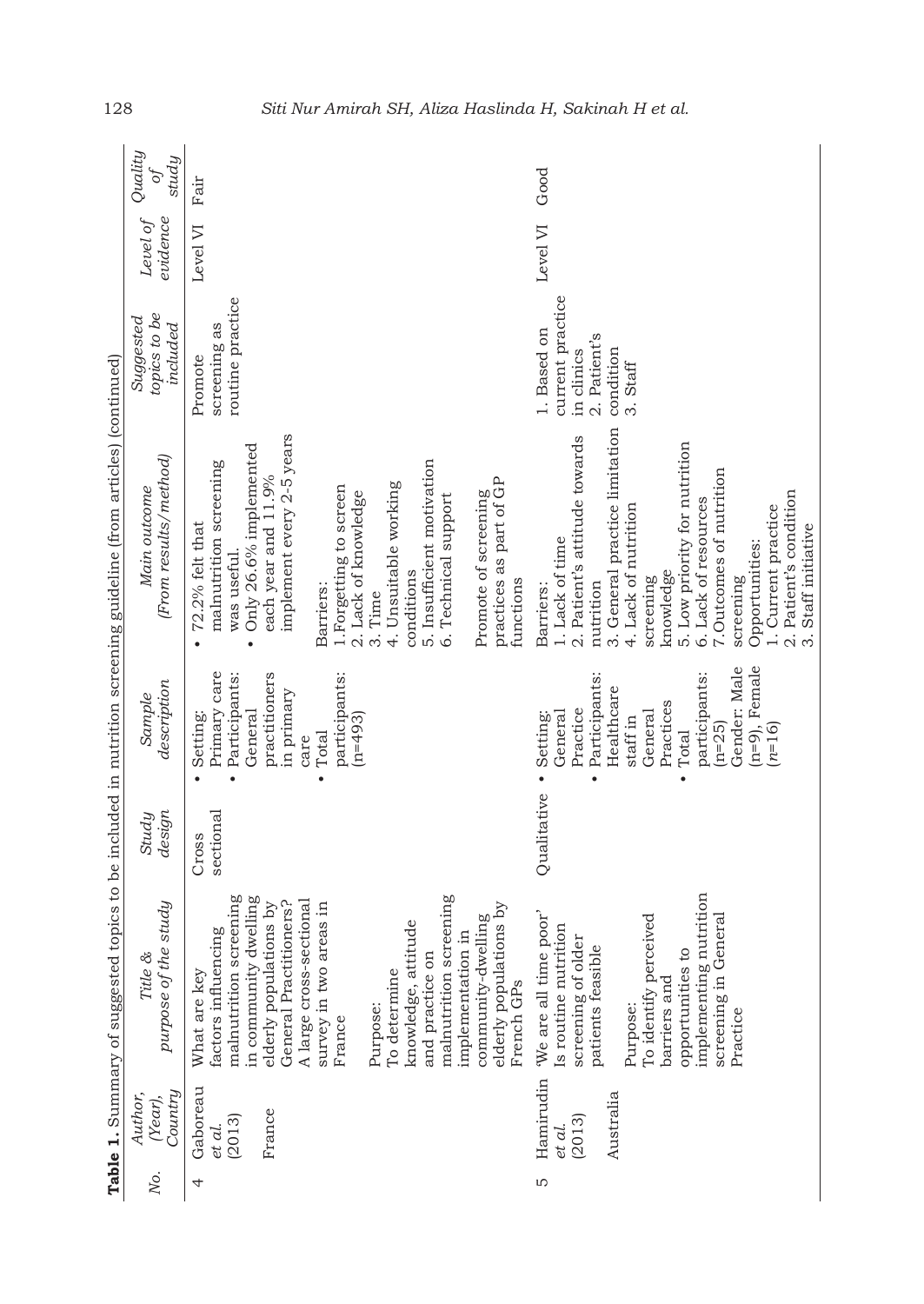| Quality<br>study<br>$\sigma$          | Good                                                                                                                                                                                                                                                                                                                                                                                                       | Fair                                                                                                                                                                                                                                                                                                                                                                                                                                                                                                                                                                                                                       |
|---------------------------------------|------------------------------------------------------------------------------------------------------------------------------------------------------------------------------------------------------------------------------------------------------------------------------------------------------------------------------------------------------------------------------------------------------------|----------------------------------------------------------------------------------------------------------------------------------------------------------------------------------------------------------------------------------------------------------------------------------------------------------------------------------------------------------------------------------------------------------------------------------------------------------------------------------------------------------------------------------------------------------------------------------------------------------------------------|
| evidence<br>Level of                  | Level VI                                                                                                                                                                                                                                                                                                                                                                                                   | Level VI                                                                                                                                                                                                                                                                                                                                                                                                                                                                                                                                                                                                                   |
| Suggested topics<br>to be included    | 2. Organisational<br>1. Training and<br>tool: Validated<br>screening tool<br>3. Screening<br>education<br>nutrition                                                                                                                                                                                                                                                                                        | anthropometric<br>2. Guidance on<br>from validated<br>screening tool<br>measurement<br>the questions<br>1. Guidance<br>on asking<br>nutrition                                                                                                                                                                                                                                                                                                                                                                                                                                                                              |
| (From results/method)<br>Main outcome | 3. Ease and acceptability of the<br>1. Supportive (or unsupportive)<br>2. Time and resource to screen<br>2. Need for (or lack of) training<br>1. Professional judgement as<br>and sharing good practice<br>Facilitators and barriers:<br>1. Better communication<br>organisational culture<br>between care setting<br>good as screening<br>Suggested ways:<br>screening tool<br>and intervene<br>Barriers: | based on subjective impression<br>- Neuropsychological problems<br>3. When he/she was able to go<br>1. When participants were not<br>- Psychological stress or acute<br>2. When the participants were<br>reported. Measurement was<br>able to get out of bed or chair<br>able to get out of bed or chair<br>dementia or depression) was<br>participant or by relative if it<br>diseases was answered with<br>information reported by the<br>but did not get out home<br>• Height and weight self-<br>Data collection method:<br>performed if doubt<br>Mobility (3 levels):<br>of the interviewer<br>was needed<br>out home |
| description<br>Sample                 | Primary care<br>participants:<br>Participants:<br>organisation<br>Community<br>nurses in<br>services<br>Setting:<br>$(n=20)$<br>Total<br>$\bullet$<br>$\bullet$<br>$\bullet$                                                                                                                                                                                                                               | range from 65<br>$75\pm6.8$ ) years<br>65-100 years<br>Participants:<br>participants:<br>years with a<br>older adults<br>Community<br>Community<br>and 13,993<br>$(n=22,007)$<br>8014 men<br>in Spain<br>75.2±6.8<br>dwelling<br>Setting:<br>(36.4%)<br>$(63.6\%)$<br>women<br>to 100<br>Total<br>old)<br>$\bullet$<br>$\bullet$                                                                                                                                                                                                                                                                                           |
| design<br>Study                       | Qualitative                                                                                                                                                                                                                                                                                                                                                                                                | sectional<br>Cross                                                                                                                                                                                                                                                                                                                                                                                                                                                                                                                                                                                                         |
| purpose of the study<br>Title &       | perceptions of barriers<br>35.26<br>nutritional screening<br>community nurses'<br>community nurse<br>qualitative study<br>malnutrition by<br>and facilitators<br>to undertaking<br>To understand<br>facilitators to<br>screening for<br>Barriers and<br>Purpose:                                                                                                                                           | nutritional status: The<br>role of gender and age<br>analyse the influence<br>of gender and age on<br>Full<br>questions to predict<br>the subjective MNA<br>MNA score, and to<br>$\circ$<br>Assessment (MNA)<br>evaluation of the<br>independent valu<br>questions on the<br>according to the<br>of the global and<br>Mini Nutritional<br>Impact of global<br>undernutrition<br>and subjective<br>To study the<br>such items<br>Purpose:                                                                                                                                                                                   |
| Country<br>Author,<br>(Year),         | Kingdom<br>United<br>(2014)<br>Green<br>et al.                                                                                                                                                                                                                                                                                                                                                             | Cuervo<br>(2009)<br>Spain<br>et al.                                                                                                                                                                                                                                                                                                                                                                                                                                                                                                                                                                                        |
| No.                                   | $\circ$                                                                                                                                                                                                                                                                                                                                                                                                    | Ņ                                                                                                                                                                                                                                                                                                                                                                                                                                                                                                                                                                                                                          |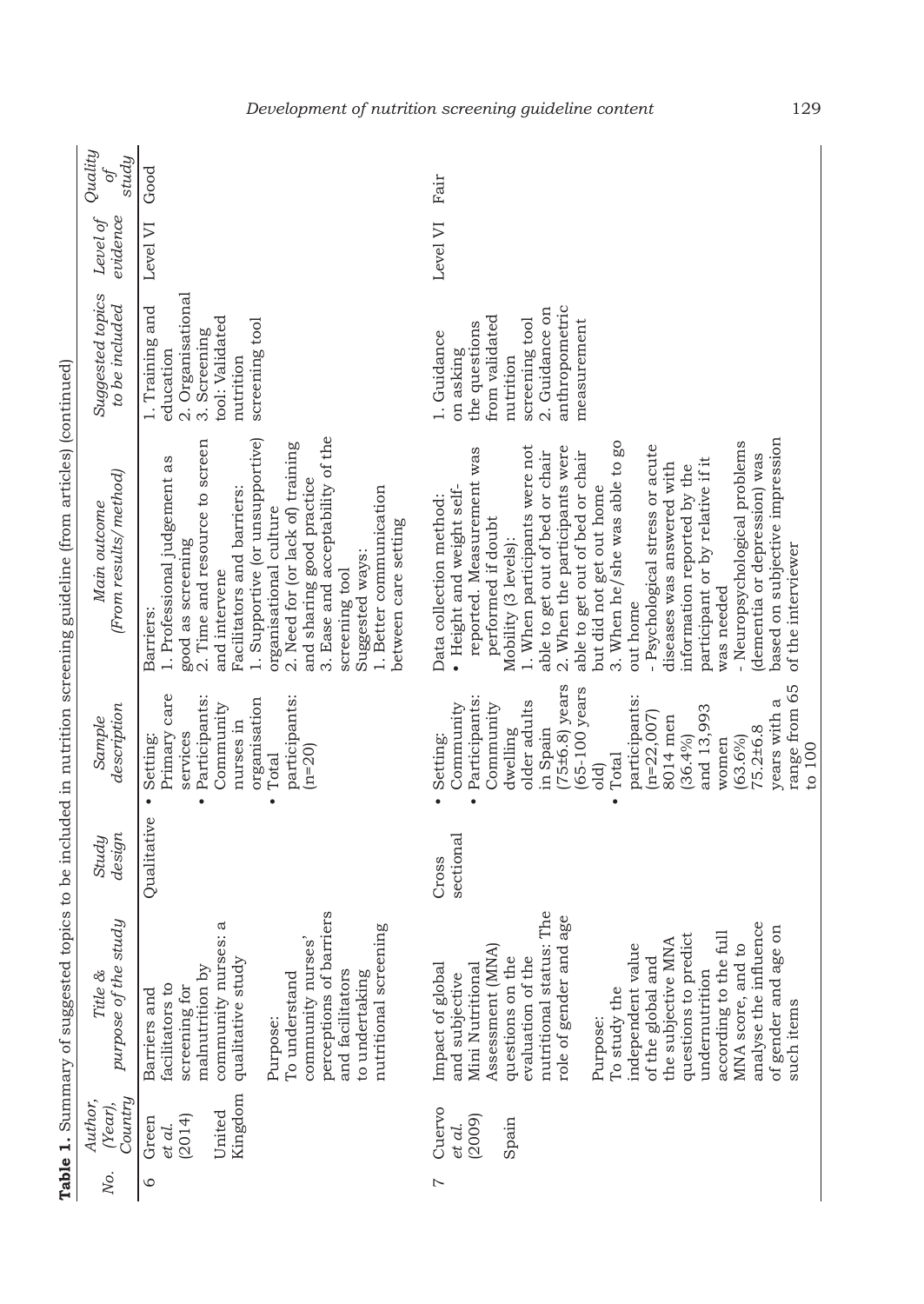|     |                               |                                    |                 |                                         | Table 1. Summary of suggested topics to be included in nutrition screening guideline (from articles) (continued) |                                    |                      |                        |
|-----|-------------------------------|------------------------------------|-----------------|-----------------------------------------|------------------------------------------------------------------------------------------------------------------|------------------------------------|----------------------|------------------------|
| χō. | Country<br>Author,<br>(Year), | purpose of the<br>Title &<br>study | design<br>Study | description<br>Sample                   | (From results/ method)<br>Main outcome                                                                           | Suggested topics<br>to be included | evidence<br>Level of | Quality<br>study<br>of |
| ∞   | Ghimire,                      | Nutritional                        | Cross           | Setting:                                | Data collection method:                                                                                          | 1. Guidance on                     | Level VI             | Good                   |
|     | Callahan<br>Baral &           | assessment of<br>community-        | sectional       | Participants:<br>Community<br>$\bullet$ | assessments (participants wore light measurement<br>- Used four anthropometric                                   | anthropometric                     |                      |                        |
|     | (2017)                        | dwelling older                     |                 | Older adults                            | clothing and barefoot)                                                                                           | a) Height                          |                      |                        |
|     |                               | adults in rural                    |                 | people in                               | 1. Height (using a mechanical                                                                                    | b) Weight                          |                      |                        |
|     | India                         | Nepal                              |                 | Okharpauwa,                             | stadiometer)                                                                                                     | c) Calf-                           |                      |                        |
|     |                               |                                    |                 | Nepal                                   | 2. Weight (using a digital weighing                                                                              | circumference                      |                      |                        |
|     |                               | Purpose:<br>1. To validate         |                 | Total<br>$\bullet$                      | scale)                                                                                                           | (CC)                               |                      |                        |
|     |                               |                                    |                 | Participants:                           | 3. Calf-circumference was                                                                                        | d) BMI                             |                      |                        |
|     |                               | a Nepalese                         |                 | $(n=242)$                               | measured on seated participants                                                                                  |                                    |                      |                        |
|     |                               | version of the                     |                 | Gender:                                 | with an inextensible tape at several                                                                             |                                    |                      |                        |
|     |                               | MNA tool                           |                 | Male                                    | locations to find the maximal bare                                                                               |                                    |                      |                        |
|     |                               | 2. To use                          |                 | $(n=111)$                               | calf circumference                                                                                               |                                    |                      |                        |
|     |                               | the MNA to                         |                 | (45.9%                                  | 4. Mid-arm circumference                                                                                         |                                    |                      |                        |
|     |                               | estimate the                       |                 | Female                                  | - The participant's forearm was held                                                                             |                                    |                      |                        |
|     |                               | prevalence of                      |                 | $(n=131)$                               | in horizontal position to locate and                                                                             |                                    |                      |                        |
|     |                               | malnutrition                       |                 | 54.1%                                   | mark the mid-distance between the                                                                                |                                    |                      |                        |
|     |                               | among elderly                      |                 |                                         | acromial surface of the scapula and                                                                              |                                    |                      |                        |
|     |                               | people in the                      |                 |                                         | the olecranon process of the elbow.                                                                              |                                    |                      |                        |
|     |                               | Okharpauwa                         |                 |                                         | Arm need to hanging freely at the                                                                                |                                    |                      |                        |
|     |                               | Village                            |                 |                                         | side, circumference at that marked                                                                               |                                    |                      |                        |
|     |                               | Development                        |                 |                                         | arm mid-point was measured                                                                                       |                                    |                      |                        |
|     |                               | Committee                          |                 |                                         | - BMI was calculated as weight in                                                                                |                                    |                      |                        |
|     |                               | (VDC) in the                       |                 |                                         | kg/ (height in m) <sup>2</sup>                                                                                   |                                    |                      |                        |
|     |                               | Nuwakot                            |                 |                                         |                                                                                                                  |                                    |                      |                        |
|     |                               | District of                        |                 |                                         |                                                                                                                  |                                    |                      |                        |
|     |                               | Nepal                              |                 |                                         |                                                                                                                  |                                    |                      |                        |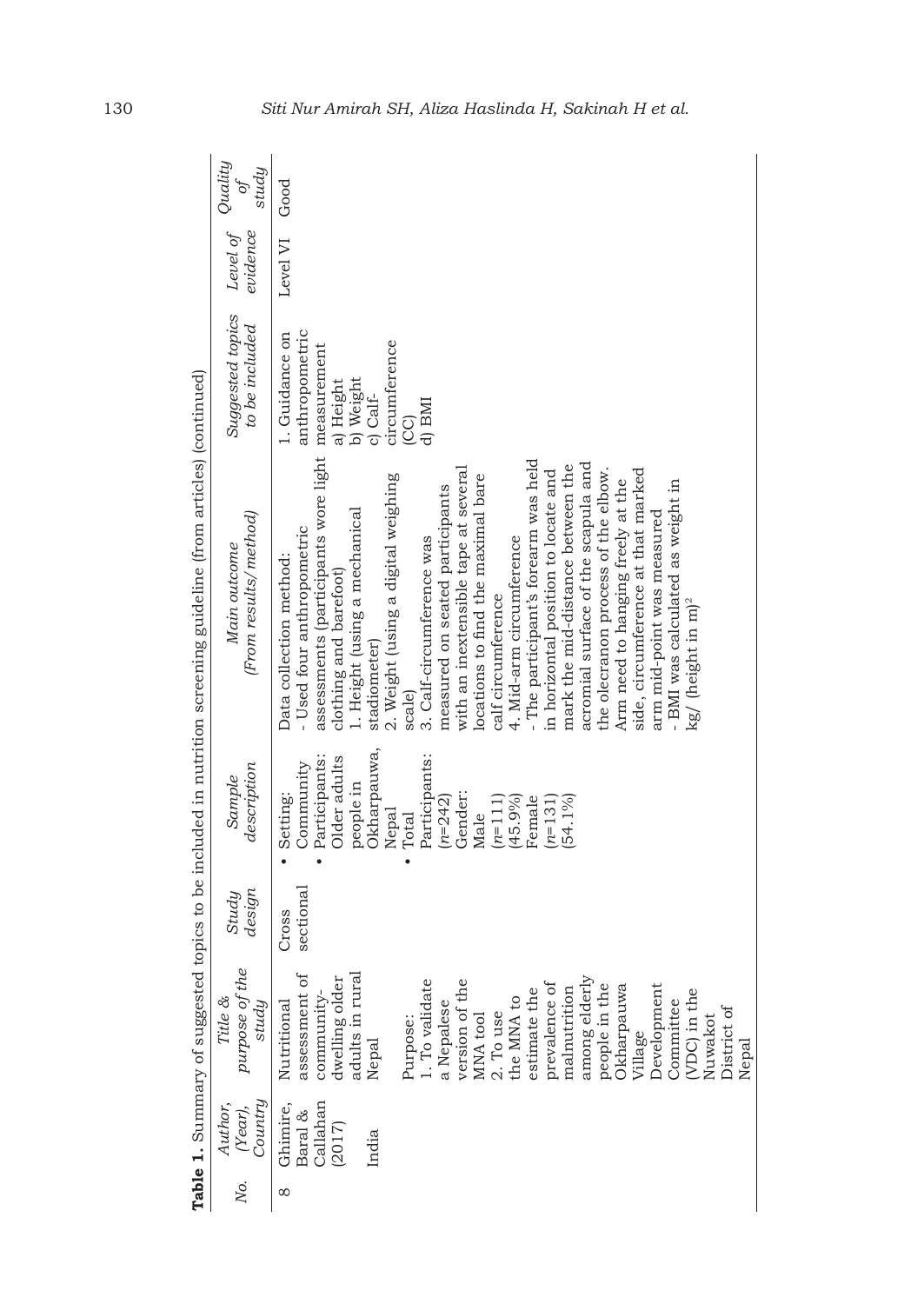|        | Quality<br>study<br>ð                  | Fair                                                                                                                                                                                                                                                                                                                                                                                                                                                                                                                                                                                                                                                                                    |
|--------|----------------------------------------|-----------------------------------------------------------------------------------------------------------------------------------------------------------------------------------------------------------------------------------------------------------------------------------------------------------------------------------------------------------------------------------------------------------------------------------------------------------------------------------------------------------------------------------------------------------------------------------------------------------------------------------------------------------------------------------------|
|        | Level of<br>evidence                   | Level VI                                                                                                                                                                                                                                                                                                                                                                                                                                                                                                                                                                                                                                                                                |
|        | Suggested topics<br>to be included     | 3. Provide gender-<br>without shoes, in<br>as possible, and<br>as little clothing<br>specific formula<br>anthropometric<br>1. Guidance on<br>performed with<br>-Measurement<br>for individuals<br>2. Knee height<br>circumference<br>4. List of tools<br>measurement<br>measurement<br>with physical<br>- Weight and<br>kilogram (kg)<br>for nutrition<br>by Chumlea<br>needs to be<br>limitations:<br>2. Weight<br>$1.$ Calf<br>Height<br>-BMI                                                                                                                                                                                                                                         |
| o<br>o | (From results/ method)<br>Main outcome | to be performed (little clothing<br>2. Arm and calf circumference<br>in cm (using flexible fiberglass<br>3. Waist circumference in the<br>with a Lange skin fold calliper<br>and recorded on the sheet of<br>1. Height-estimated by knee<br>4. Skin folds were measured<br>- Weight measurement need<br>on a SECA 804 digital scale<br>as possible), without shoes,<br>standardisation for human<br>anthropometry (in kg). BMI<br>height (use gender specific<br>formulas developed by<br>- Used gender-specific<br>Physical limitations:<br>will be calculated<br>abdominal region<br>Anthropometric<br>- Collected after<br>measurements:<br>equations)<br>Chumlea:<br>error<br>tape) |
|        | description<br>Sample                  | Mexico (60-79<br>women $(75\%)$ ,<br>inChihuahua.<br>and 73.7±7.9<br>participants:<br>Participants:<br>Older adults<br>Community<br>$n = 570$ were<br>respectively<br>a mean age<br>of 71.0±7.7<br>$(25%)$ , with<br>and $n=190$<br>were men<br>years old)<br>Gender:<br>Setting:<br>$(n=760)$<br>years,<br>Total                                                                                                                                                                                                                                                                                                                                                                       |
|        | Study design                           | Observational,<br>descriptive<br>and cross-<br>sectional                                                                                                                                                                                                                                                                                                                                                                                                                                                                                                                                                                                                                                |
|        | purpose of the<br>Title &<br>study     | institutionalized<br>northern border<br>along Mexico's<br>and cognitive<br>impairments,<br>Malnutrition<br>among the<br>elderly form<br>To examine<br>risk factors<br>depression,<br>Thousand"<br>nutritional,<br>US-Mexico<br>functional<br>as well as<br>Mexicans<br>The "One<br>Purpose:<br>in non-<br>border:<br>elderly<br>Study                                                                                                                                                                                                                                                                                                                                                   |
|        | Country<br>Author,<br>(Year),          | Rodriguez-<br>al. (2012)<br>adeo et<br>Mexico                                                                                                                                                                                                                                                                                                                                                                                                                                                                                                                                                                                                                                           |
|        | χö.                                    | ా                                                                                                                                                                                                                                                                                                                                                                                                                                                                                                                                                                                                                                                                                       |

## *Development of nutrition screening guideline content* 131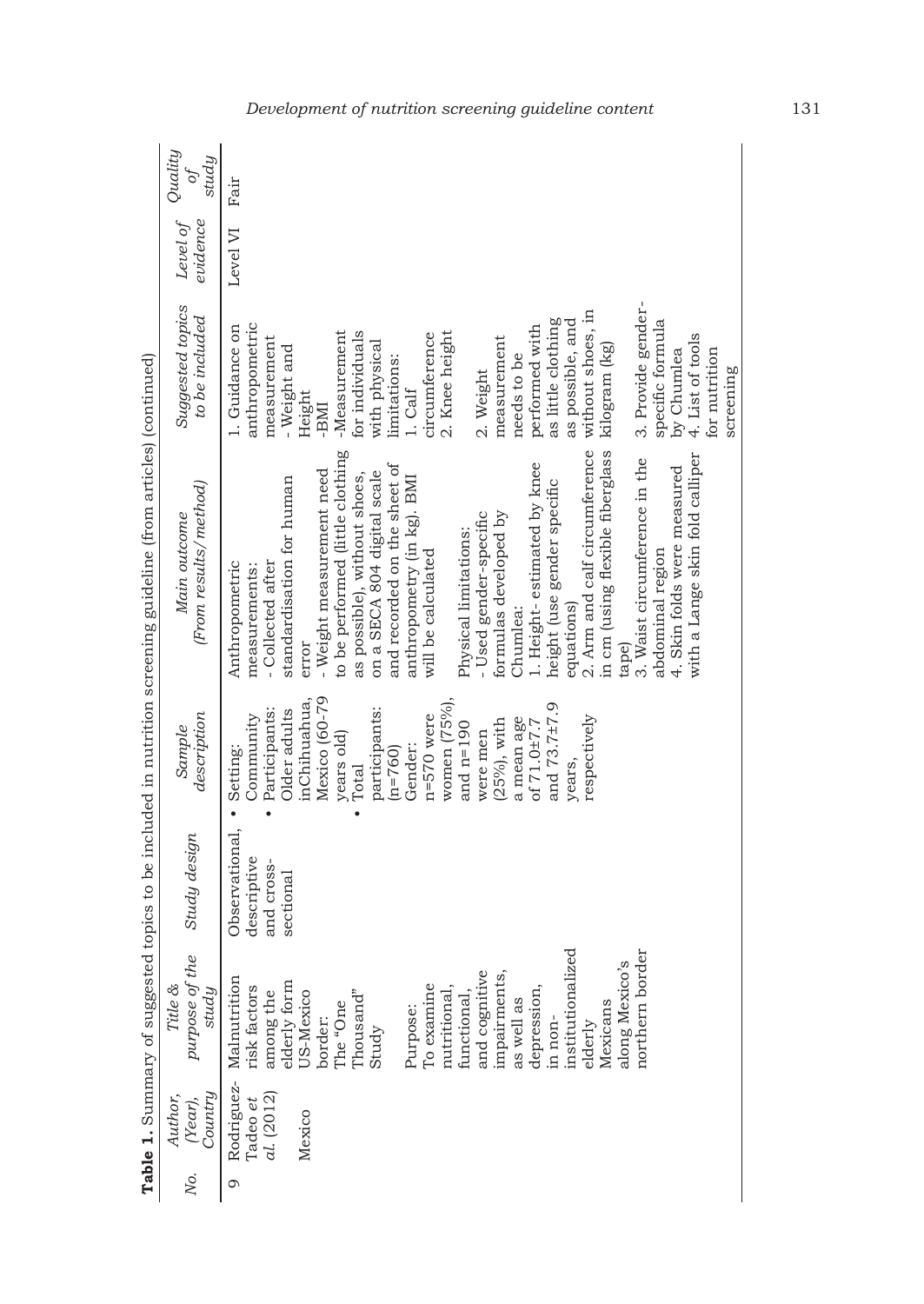|                 |                                     |                                                                                                                                                                                                                                                                                                                                                                                             |                    |                                                                                                                                                                                                                                 | Table 1. Summary of suggested topics to be included in nutrition screening guideline (from articles) (continued)                                                                                                              |                                                                                                       |                      |                                   |
|-----------------|-------------------------------------|---------------------------------------------------------------------------------------------------------------------------------------------------------------------------------------------------------------------------------------------------------------------------------------------------------------------------------------------------------------------------------------------|--------------------|---------------------------------------------------------------------------------------------------------------------------------------------------------------------------------------------------------------------------------|-------------------------------------------------------------------------------------------------------------------------------------------------------------------------------------------------------------------------------|-------------------------------------------------------------------------------------------------------|----------------------|-----------------------------------|
| Ņо.             | Country<br>Author,<br>(Year),       | purpose of the<br>Title &<br>$study$                                                                                                                                                                                                                                                                                                                                                        | design<br>Study    | description<br>Sample                                                                                                                                                                                                           | (From results/method)<br>Main outcome                                                                                                                                                                                         | Suggested topics<br>to be included                                                                    | Level of<br>evidence | Quality<br>study<br>$\mathcal{O}$ |
| $\overline{10}$ | Zealand<br>et al.,<br>(2018)<br>New | To investigate<br>dwelling older<br>nutrition risk<br>nutrition risk<br>performance<br>Chatindiara Associations<br>performance<br>and physical<br>associations<br>and physical<br>status, body<br>status, body<br>community-<br>community-<br>composition<br>composition<br><b>Zealanders</b><br>older New<br>Purpose:<br>between<br>dwelling<br>between<br>among<br>among<br>adults<br>the | sectional<br>Cross | dwelling older<br>65 years and<br>Male $(n=120)$<br>Participants:<br>Participants:<br>Community-<br>Community<br>adults aged<br>(46.7%),<br>Gender:<br>Setting:<br>$(n=257)$<br>Female<br>$(n=137)$<br>53.7%)<br>older<br>Total | using portable stadiometer (SECA<br>- All assessments were performed<br>- Weight and height measured<br>according to the MNA-SF user<br>- BMI was calculated (kg/m <sup>2</sup> )<br>Data collection method:<br>guide<br>213) | anthropometric<br>1. Guidance on<br>2. List of tools<br>measurement<br>-Weight and<br>height<br>- BMI | Level VI             | Good                              |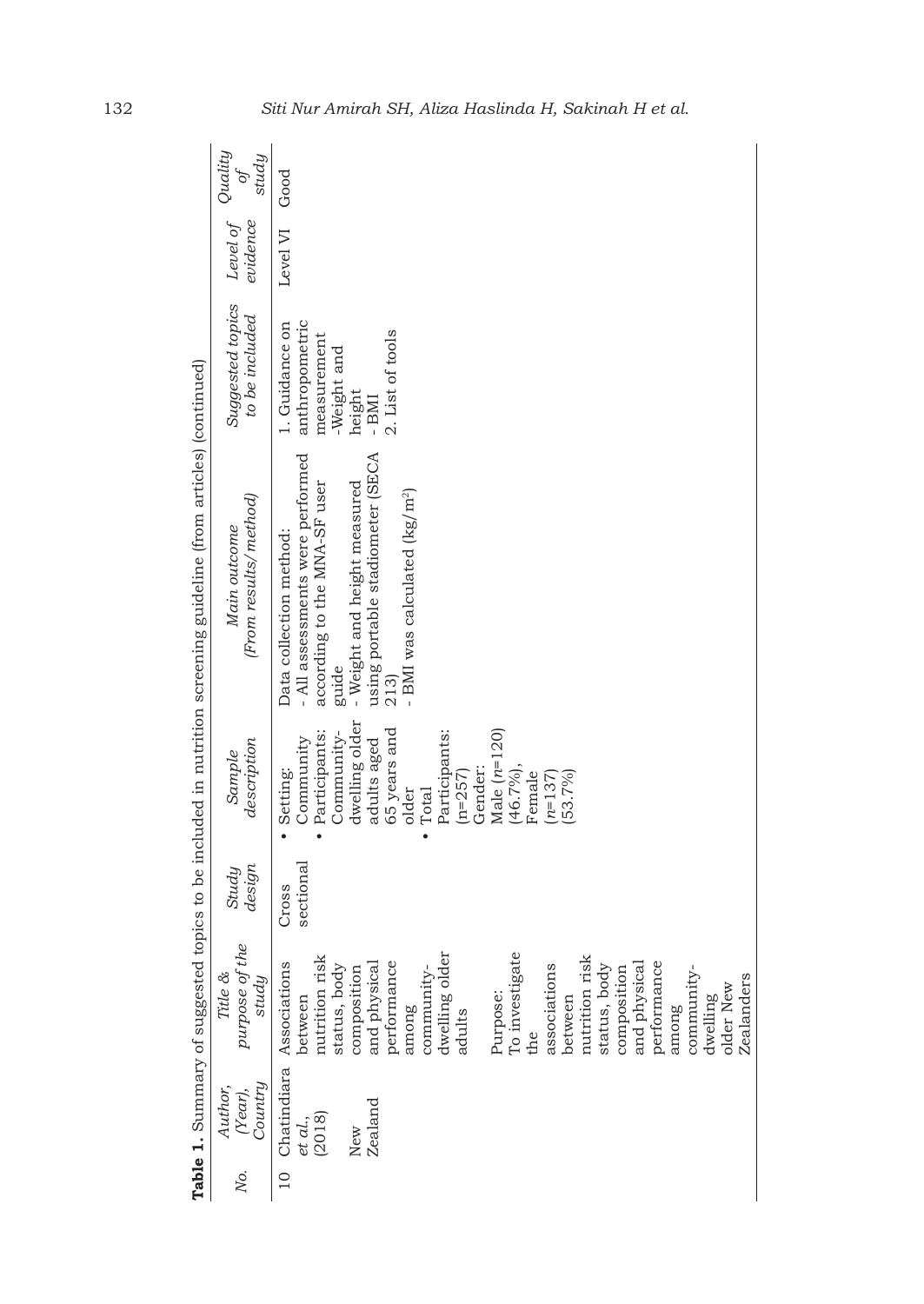|     |                                         |                                                                                                                                                                                                                                                                                                                                                                                                                          |                    |                                                                                                                                                                                                                                                                              | Table 1. Summary of suggested topics to be included in nutrition screening guideline (from articles) (continued)                                                                                                                                                                                                                                                                                                                                                                                                                                                                                                                                                                                                                                    |                                                                                                                                                                     |                      |                                  |
|-----|-----------------------------------------|--------------------------------------------------------------------------------------------------------------------------------------------------------------------------------------------------------------------------------------------------------------------------------------------------------------------------------------------------------------------------------------------------------------------------|--------------------|------------------------------------------------------------------------------------------------------------------------------------------------------------------------------------------------------------------------------------------------------------------------------|-----------------------------------------------------------------------------------------------------------------------------------------------------------------------------------------------------------------------------------------------------------------------------------------------------------------------------------------------------------------------------------------------------------------------------------------------------------------------------------------------------------------------------------------------------------------------------------------------------------------------------------------------------------------------------------------------------------------------------------------------------|---------------------------------------------------------------------------------------------------------------------------------------------------------------------|----------------------|----------------------------------|
| Νo. | (Year),<br>Country<br>Author,           | purpose of the<br>Title &<br>study                                                                                                                                                                                                                                                                                                                                                                                       | design<br>Study    | description<br>Sample                                                                                                                                                                                                                                                        | (From results/method)<br>Main outcome                                                                                                                                                                                                                                                                                                                                                                                                                                                                                                                                                                                                                                                                                                               | Suggested topics<br>to be included                                                                                                                                  | Level of<br>evidence | Quality<br>study<br>$\partial f$ |
|     | Australia<br>Winter<br>(2013)<br>et al. | of malnutrition<br>older people in<br>the prevalence<br>characteristics<br>(aged 75 years<br>practice using<br>malnourished<br>To determine<br>population of<br>a community<br>malnutrition<br>screening of<br>classified as<br>the MNA-SF<br>older people<br>or at risk of<br>and identify<br>attending a<br>community<br>Nutrition<br>Purpose:<br>and over)<br>risk in a<br>practice<br>of those<br>general<br>general | sectional<br>Cross | Gender: Male<br>Participants:<br>participants:<br>$48\%$ (n=108)<br>Community<br>female 52%<br>years and<br>practices<br>adults75<br>Practice<br>General<br>Setting:<br>medical<br>$(n=2225)$<br>$(n=117)$<br>general<br>over at<br>Older<br>Total<br>$\bullet$<br>$\bullet$ | instructed to explain the importance<br>interventions based on the MNA-SF<br>health assessments across medical<br>of good nutrition and provide some<br>administering the MNA-SF by one<br>of the investigators (DF) and were<br>simple and dietary advice or offer<br>services (such as home delivered<br>regular assessment to screen for<br>- The MNA-SF was added to the<br>meals or some help) as required<br>- Six nurses conducted the 75+<br>- Nurses measured weight and<br>- All nurses were instructed in<br>or malnourished, nurses were<br>- If subjects were identified as<br>provided with instructions on<br>being at risk of malnutrition<br>risk of malnutrition.<br>height all patients<br>Data collection:<br>practice<br>score | 1.Staff involved<br>anthropometric<br>3. Guidance on<br>intervention of<br>3. Pathway for<br>after nutrition<br>measurement<br>2. Provide<br>screening<br>education | Level VI Fair        |                                  |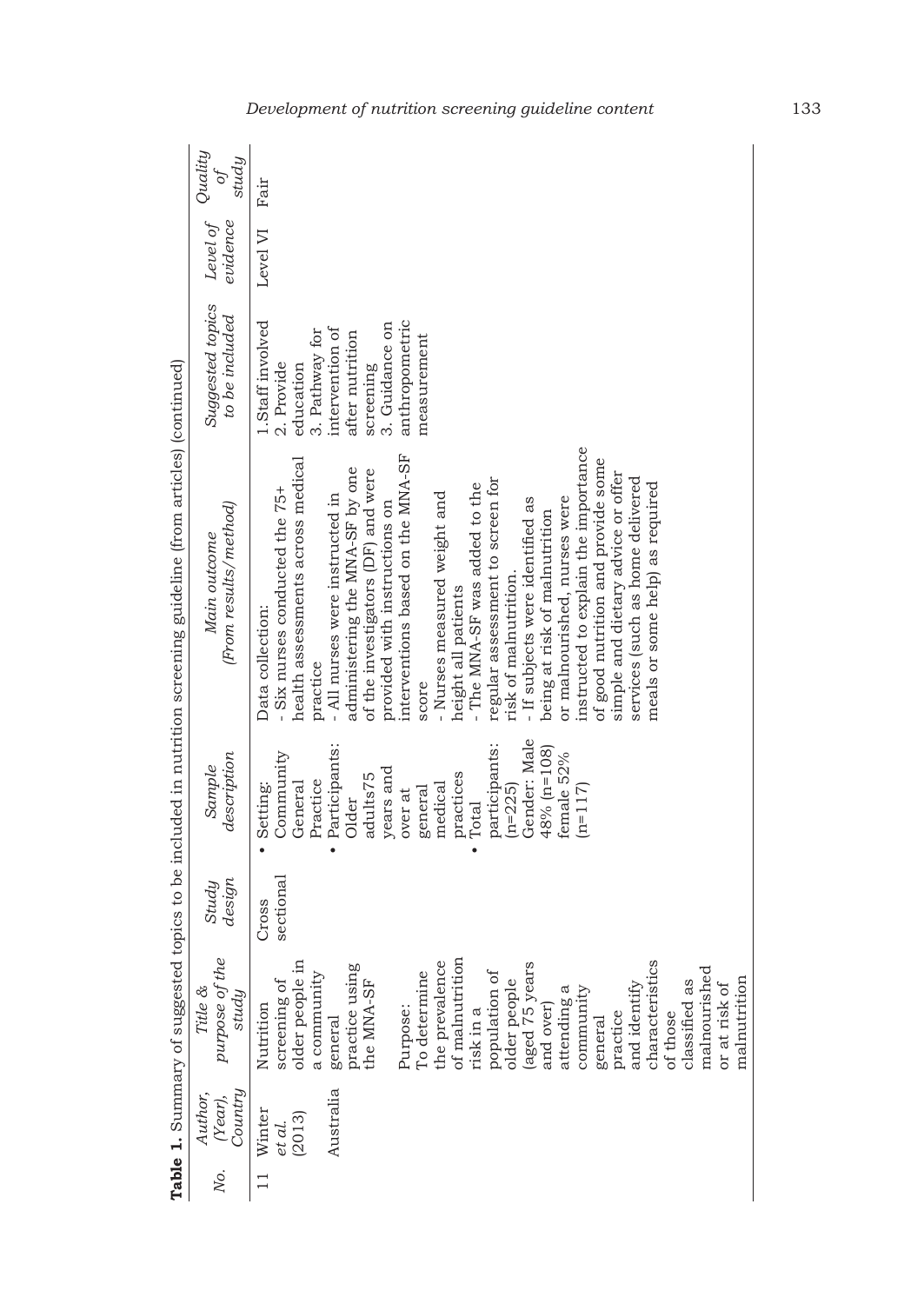| Country<br>Author,<br>(Year), | purpose of the<br>Title &<br>$study$                                                                                                                                                                                                                                                                                                                           | design<br>Study                                                        | description<br>Sample                                                                                                                                                                                                                                                                                      | (From results/method)<br>Main outcome                                                                                                                                                                                                                                                                                                                                                                                                                                                                                                                                                                                                                                                                                                                                                                                                                                                                   | Suggested topics<br>to be included                                                                                                                                                                                                                                                      | evidence | study<br>$\overline{\mathfrak{o}}$                                                                                                   |
|-------------------------------|----------------------------------------------------------------------------------------------------------------------------------------------------------------------------------------------------------------------------------------------------------------------------------------------------------------------------------------------------------------|------------------------------------------------------------------------|------------------------------------------------------------------------------------------------------------------------------------------------------------------------------------------------------------------------------------------------------------------------------------------------------------|---------------------------------------------------------------------------------------------------------------------------------------------------------------------------------------------------------------------------------------------------------------------------------------------------------------------------------------------------------------------------------------------------------------------------------------------------------------------------------------------------------------------------------------------------------------------------------------------------------------------------------------------------------------------------------------------------------------------------------------------------------------------------------------------------------------------------------------------------------------------------------------------------------|-----------------------------------------------------------------------------------------------------------------------------------------------------------------------------------------------------------------------------------------------------------------------------------------|----------|--------------------------------------------------------------------------------------------------------------------------------------|
| United<br><b>States</b>       | Implementation<br>(MNA-SF) in the<br>for malnutrition<br>patients at-risk<br>prior to elective<br>large academic<br>malnutrition:<br>health center<br>improvement<br>preoperative<br>Assessment<br>Short-Form<br>Nutritional<br>Identifying<br>to identify<br>at risk for<br>clinic of a<br>A quality<br>Purpose:<br>patients<br>project<br>of Mini<br>surgery | pre post<br>with no<br>studies<br>Before-<br>control<br>group<br>after | $(2.1\%)$ refused<br>Age range: 65-<br>Setting: Clinic<br>139(49.6%), 6<br>Gender: Male<br>Patients aged<br>Participants:<br>Participants:<br>135 (48.2%),<br>preoperative<br>their gender<br>92 years old<br>and older at<br>to disclose<br>65 years<br>$(n=280)$<br>female<br>setting<br>clinic<br>Total | and 11-minutes instructional video.<br>- Via the Nestle MNA-SF user guide<br>weeks to complete the instructional<br>the nursing staff based on MNA-SF<br>process and the MNA-SF score was<br>current system and got permission<br>from Nestle Nutrition Institute and<br>- Screening was conducted during<br>MNA-SF was incorporated in the<br>- The nursing staff were given two<br>part of the routine nursing intake<br>in compliance with copyright and<br>- Measurement of weight, height<br>service was provided to address<br>- Additional questions asked by<br>questions regarding screening<br>the nurse-patient interview as<br>materials and a 30 minute in<br>and body mass index (BMI<br>- Educational session and<br>documented in the EHR.<br>Data collection method:<br>2. Intervention of tool<br>1. Project objectives<br>trademark rules<br>explanation on:<br>questions<br>process | within the current<br>on clinic system)<br>flow chart based<br>1. Incorporation<br>system (provide<br>anthropometric<br>2. Training and<br>5. Guidance on<br>4. Pathway for<br>screening tool<br>measurement<br>3. Objectives<br>intervention<br>of validated<br>education<br>nutrition | Level IV | Fair                                                                                                                                 |
|                               | Mays et                                                                                                                                                                                                                                                                                                                                                        | al., (2019) geriatric                                                  |                                                                                                                                                                                                                                                                                                            |                                                                                                                                                                                                                                                                                                                                                                                                                                                                                                                                                                                                                                                                                                                                                                                                                                                                                                         |                                                                                                                                                                                                                                                                                         |          | Level of Quality<br>Table 1. Summary of suggested topics to be included in nutrition screening guideline (from articles) (continued) |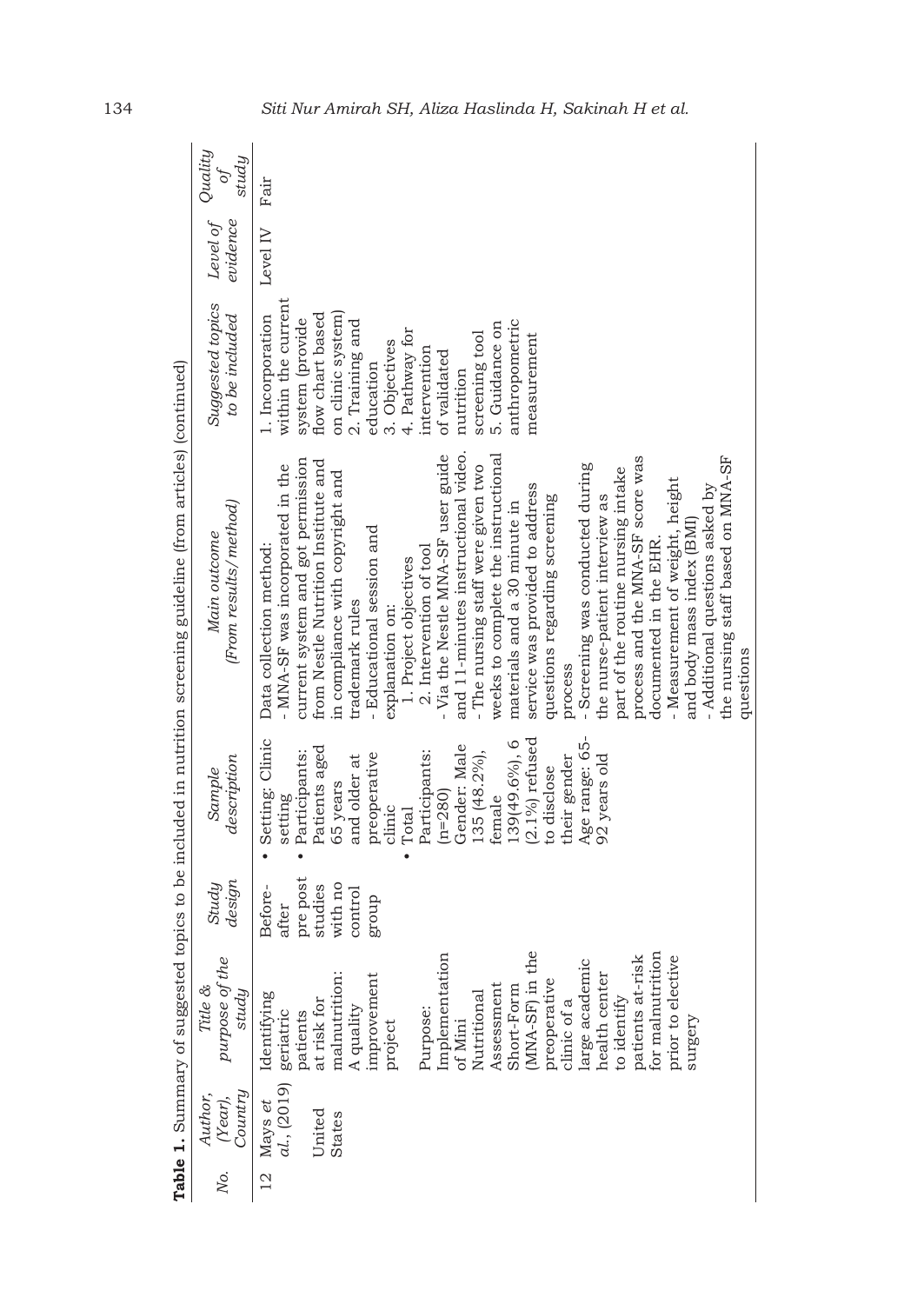|     |                                                                     |                                                                                                                                                                                                                                                                                                                         |                    |                                                                                                                                                                                                                                          | Table 1. Summary of suggested topics to be included in nutrition screening guideline (from articles) (continued)                                                                                                                                                                                                                                                                                                                                                                                                                                                                                                                                                                                                                                                                                                                                                                                                                                                                                                                                                                                                                                                               |                                                                                                                                    |                      |                              |
|-----|---------------------------------------------------------------------|-------------------------------------------------------------------------------------------------------------------------------------------------------------------------------------------------------------------------------------------------------------------------------------------------------------------------|--------------------|------------------------------------------------------------------------------------------------------------------------------------------------------------------------------------------------------------------------------------------|--------------------------------------------------------------------------------------------------------------------------------------------------------------------------------------------------------------------------------------------------------------------------------------------------------------------------------------------------------------------------------------------------------------------------------------------------------------------------------------------------------------------------------------------------------------------------------------------------------------------------------------------------------------------------------------------------------------------------------------------------------------------------------------------------------------------------------------------------------------------------------------------------------------------------------------------------------------------------------------------------------------------------------------------------------------------------------------------------------------------------------------------------------------------------------|------------------------------------------------------------------------------------------------------------------------------------|----------------------|------------------------------|
| No. | Country<br>Author,<br>(Year),                                       | purpose of the<br>Title &<br>study                                                                                                                                                                                                                                                                                      | design<br>Study    | description<br>Sample                                                                                                                                                                                                                    | (From results/method)<br>Main outcome                                                                                                                                                                                                                                                                                                                                                                                                                                                                                                                                                                                                                                                                                                                                                                                                                                                                                                                                                                                                                                                                                                                                          | Suggested topics<br>to be included                                                                                                 | evidence<br>Level of | Quality<br>study<br>$\phi^f$ |
| 13  | al. (2017)<br>England,<br>Kingdom<br>Butler et<br>East of<br>United | <b>BMI</b> calculation<br>in older people:<br>people aged 75<br>height impacts<br>and surrogate<br>calculation in<br>based setting<br>of direct and<br>measures of<br>The effect of<br>measures of<br>how the use<br>using direct<br>community-<br>height in a<br>surrogate<br>To assess<br>Purpose:<br>on BMI<br>years | sectional<br>Cross | Participants:<br>Participants:<br>age in years:<br>Age range in<br>older people<br>years/mean<br>Community<br>Free-living<br>aged $\geq 75$<br>85.0±5.7<br>Setting:<br>$(n=64)$<br>years<br>Total<br>$\bullet$<br>$\bullet$<br>$\bullet$ | training to minimise inter-variability<br>- All other anthropometric measures<br>(Knee Height Caliper, Chasmors Ltd)<br>calculated using current measured<br>measured using a Leicester height<br>height (BMIC) and predicted using<br>performed using published values<br>protocol and underwent the same<br>(WM02 Body Tape, Chasmors Ltd)<br>maximum height using surrogate<br>BMI [weight (kg)/height (m <sup>2</sup> )] was<br>using compact digital floor scales<br>- Shoe heel height was measured<br>were carried out by three trained<br>with a flexible tape if footwear of<br>reported maximum adult height<br>researchers who used the same<br>(HU) and knee height (HK) were<br>BMIR), ulna length (BMIU) and<br>measured to the nearest 0.1 kg<br>and knee height was measured<br>participant cannot be removed.<br>Ulna length was measured. By<br>the nearest 0.5 cm and weight<br>measure portable stadiometer<br>using a flexible tape measure<br>(SECA, Birmingham, UK) to<br>height measures from ulna<br>- Current height (HC) was<br>- Calculations of predicted<br>888, Birmingham, UK)<br>using a sliding caliper<br>knee height (BMIK)<br>(SECA model | anthropometric<br>1. Guidance on<br>2. List of tools<br>measurement<br>have physical<br>Including if<br>individuals<br>limitations | Level VI             | Fair                         |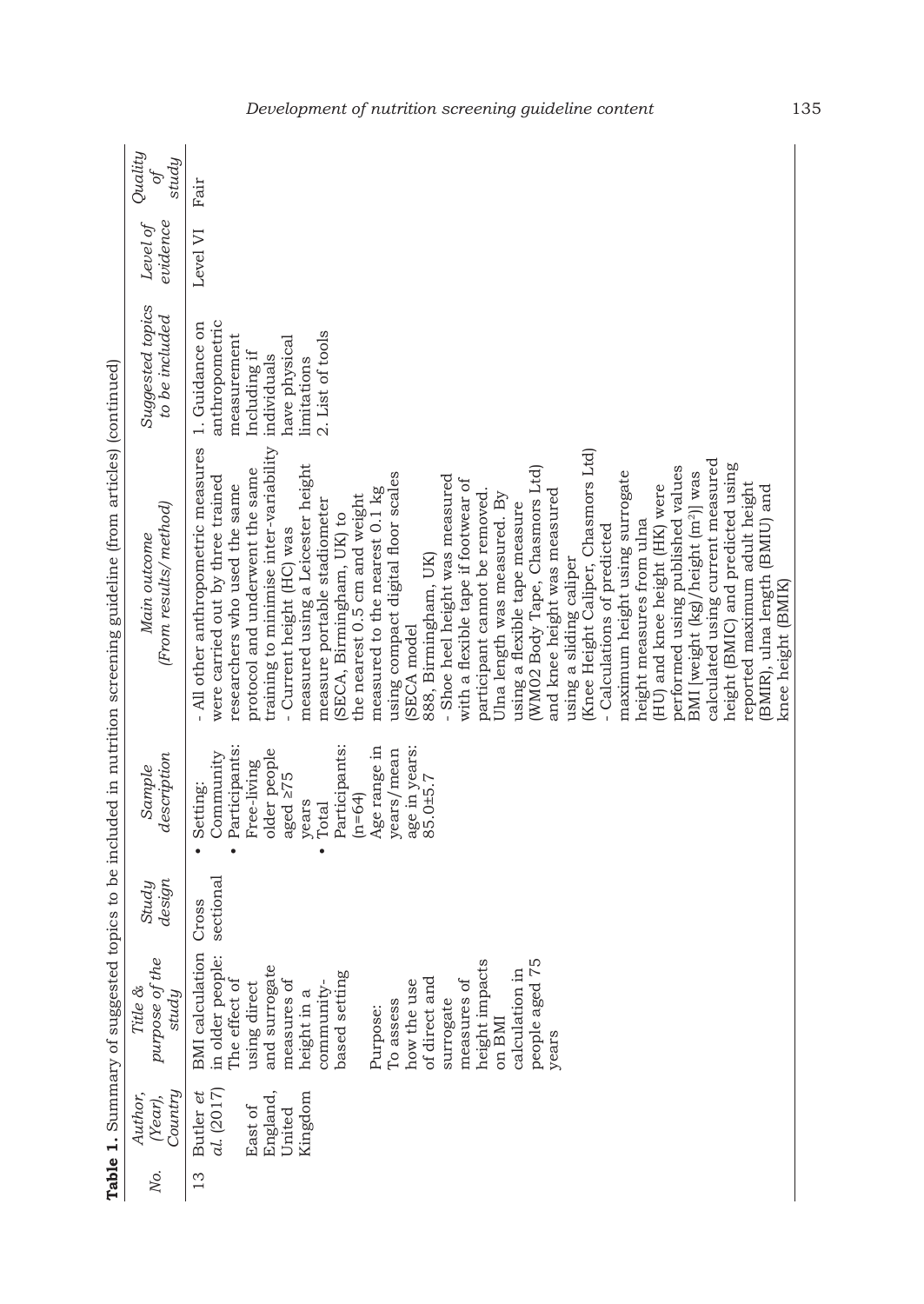|               |                                         |                                                                                                                                                                                                                                                                                 |                    |                                                                                                                                                                                                                                                                                              | Table 1. Summary of suggested topics to be included in nutrition screening guideline (from articles) (continued)                                                                                                                                                                                                                                                                                                                                                                                                                                                                                                                                                                                                                                                                                                                                                                                                        |                                                                               |                      |                              |
|---------------|-----------------------------------------|---------------------------------------------------------------------------------------------------------------------------------------------------------------------------------------------------------------------------------------------------------------------------------|--------------------|----------------------------------------------------------------------------------------------------------------------------------------------------------------------------------------------------------------------------------------------------------------------------------------------|-------------------------------------------------------------------------------------------------------------------------------------------------------------------------------------------------------------------------------------------------------------------------------------------------------------------------------------------------------------------------------------------------------------------------------------------------------------------------------------------------------------------------------------------------------------------------------------------------------------------------------------------------------------------------------------------------------------------------------------------------------------------------------------------------------------------------------------------------------------------------------------------------------------------------|-------------------------------------------------------------------------------|----------------------|------------------------------|
| Ņο.           | Country<br>Author,<br>(Year),           | purpose of the<br>Title &<br>study                                                                                                                                                                                                                                              | design<br>Study    | description<br>Sample                                                                                                                                                                                                                                                                        | (From results/ method)<br>Main outcome                                                                                                                                                                                                                                                                                                                                                                                                                                                                                                                                                                                                                                                                                                                                                                                                                                                                                  | Suggested topics<br>to be included                                            | evidence<br>Level of | Quality<br>study<br>$\phi^f$ |
| $\frac{1}{4}$ | E1-Desouky<br>& Abed<br>(2017)<br>Egypt | the underlying<br>factors of this<br>and to detect<br>in Qalyobeya<br>Governorate,<br>malnutrition<br>malnutrition<br>Screening of<br>rural elderly<br>persons for<br>the elderly<br>correlates<br>sample of<br>To screen<br>Purpose:<br>among a<br>problem<br>and its<br>Egypt | sectional<br>Cross | $(n=320)$ mean<br>Governorate,<br>participants:<br>$(61-89)$ male<br>Participants:<br>Older adults<br>Community<br>at selected<br>Qalyobeya<br>and above<br>village in<br>$70.1 + 7.1$<br>60 years<br>Setting:<br>$(n=167)$<br>$(52.2\%)$<br>$(n=153)$<br>(47.8%<br>female<br>Egypt<br>Total | digital scale to the nearest 0.1 kg, in<br>functional status even in BMIs (230<br>standing position to the nearest 0.1<br>- Calf circumference was measured<br>- BMI in older adults was classified<br>to the nearest 0.1 cm and obtained<br>-BMI was calculated as weight (kg).<br>at the most prominent point of the<br>light indoor clothes without shoes<br>Assessment-Short Form (MNA-SF)<br>19 to less than 21 (moderate<br>- At least 23 (no malnutrition)<br>- It is a functional classification<br>- Weighing weight by electronic<br>adults is associated with better<br>- Height was measured in the<br>where higher BMI in the older<br>according to Mini-Nutritional<br>21 to less than 23 (mild<br>- less than 19 (severe<br>into four categories:<br>malnutrition)<br>malnutrition<br>malnutrition)<br>height (m <sup>2</sup> )<br>$\rm{kg}/\rm{m}^2$<br>calf<br>$\overline{1}$<br>$\overline{1}$<br>cm. | anthropometric<br>1. Guidance on<br>measurement<br>-Weight<br>-Height<br>-BMI | Level VI             | Good                         |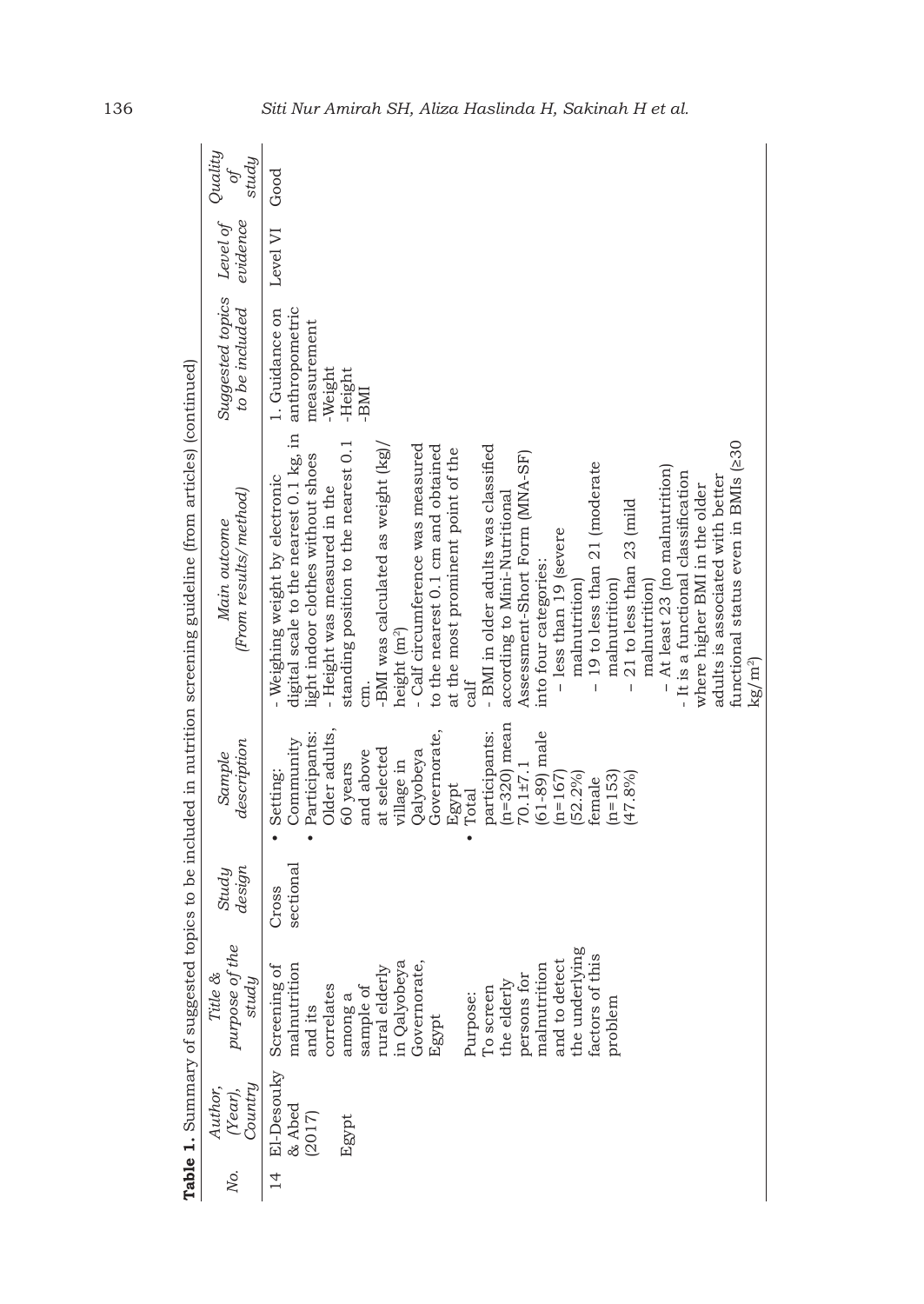| No. | (Year),<br>Country<br>Author,                             | Purpose of the<br>study<br>Title                                                                                                                                                                                                                                                                                | design<br>Study                                               | description<br>Sample                                                                                                                                                                | (From results/method)<br>Main outcome                                                                                                                                                                                                                                                                                                                                                                                                                                                                                                                                                                                                                                                                                                                        | Suggested topics<br>to be included                                                                                                                                            | Level of Quality<br>evidence | study<br>$\mathcal{O}$ |
|-----|-----------------------------------------------------------|-----------------------------------------------------------------------------------------------------------------------------------------------------------------------------------------------------------------------------------------------------------------------------------------------------------------|---------------------------------------------------------------|--------------------------------------------------------------------------------------------------------------------------------------------------------------------------------------|--------------------------------------------------------------------------------------------------------------------------------------------------------------------------------------------------------------------------------------------------------------------------------------------------------------------------------------------------------------------------------------------------------------------------------------------------------------------------------------------------------------------------------------------------------------------------------------------------------------------------------------------------------------------------------------------------------------------------------------------------------------|-------------------------------------------------------------------------------------------------------------------------------------------------------------------------------|------------------------------|------------------------|
|     | 15 Callen<br>& Wells<br>Jnited<br><b>States</b><br>(2005) | dwelling old-old<br>nutritional risk<br>associated with<br>in community-<br>independently<br>status among<br>elders aged<br>Screening for<br>non-invasive<br>community<br>risk factors<br>Purpose:<br>To identify<br>the leading<br>80 or older<br>nutritional<br>still living<br>measures<br>of poor<br>in the | descriptive • Total<br>sectional<br>method<br>mixed-<br>Cross | Mean age±SD<br>Participants:<br>participants:<br>community<br>community<br>living older<br>trange 80-<br>Age 80 or<br>85.7±4.4<br>older of<br>Setting:<br>adults<br>$(n=68)$<br>102) | 6 months prior to the interview was<br>scale designed for home health use<br>same calibrated portable electronic<br>3. Amount of weight change in the<br>measured using a non-stretchable<br>subjects in stocking feet using the<br>finding indicating the presence of<br>and is associated with increased<br>- Have you lost or gained weight<br>malnutrition in the older adults<br>Anthropometric measurements:<br>1. For measurement of height,<br>subjects stood without shoes<br>2. Weight was obtained with<br>an involuntary weight loss is<br>perhaps the most important<br>unintentionally in the last 6<br>assessed with the question:<br>months? If so, how much?<br>against a wall. Height was<br>- Weight loss, particularly<br>measuring tape | anthropometric<br>1.Guidance on<br>from validated<br>screening tool<br>measurement<br>the questions<br>2. Guidance<br>on asking<br>nutrition<br>- Weight<br>- Height<br>- BMI | Level VI                     | Fair                   |
|     |                                                           |                                                                                                                                                                                                                                                                                                                 |                                                               |                                                                                                                                                                                      | morbidity and mortality                                                                                                                                                                                                                                                                                                                                                                                                                                                                                                                                                                                                                                                                                                                                      |                                                                                                                                                                               |                              |                        |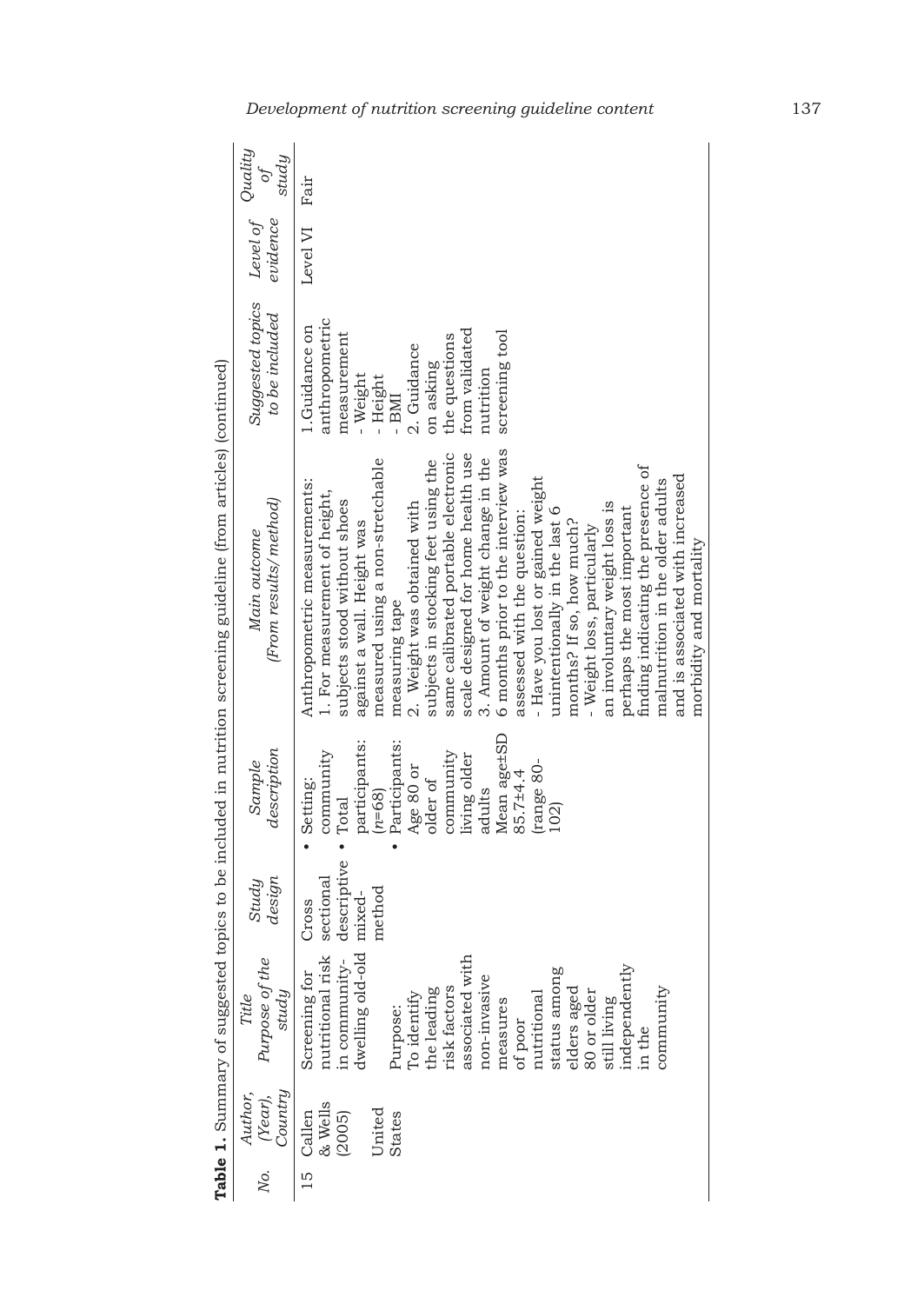|                                                                                                                  | study<br>$\partial f$                  | Fair                                                                                                                                                                                                                                                                                                                                                                                     |
|------------------------------------------------------------------------------------------------------------------|----------------------------------------|------------------------------------------------------------------------------------------------------------------------------------------------------------------------------------------------------------------------------------------------------------------------------------------------------------------------------------------------------------------------------------------|
|                                                                                                                  | Level of Quality<br>evidence           | Level VI                                                                                                                                                                                                                                                                                                                                                                                 |
|                                                                                                                  | Suggested topics<br>to be included     | anthropometric<br>measurement<br>Guidance on                                                                                                                                                                                                                                                                                                                                             |
| Table 1. Summary of suggested topics to be included in nutrition screening guideline (from articles) (continued) | (From results/ method)<br>Main outcome | - The anthropometric measures<br>considered were weight, height<br>arm span); in the latter, height<br>arms, forming an angle of 90<br>maximum extension of the<br>and arm span, to calculate<br>degrees with respect to the<br>height) and BMI.1 (weight)<br>was replaced by arm span<br>conventional BMI (weight)<br>trunk)                                                            |
|                                                                                                                  | description<br>Sample                  | Male (33.33%)<br>(range 65-89)<br>Mean age±SD<br>Participants:<br>Participants:<br>community<br>community<br>living older<br>and older<br>80.2±6.8<br>65 years<br>Setting:<br>(66.7%)<br>female<br>adults<br>$(n=76)$<br>Total                                                                                                                                                           |
|                                                                                                                  | design<br>Study                        | observational<br>sectional<br>Cross<br>ऌ                                                                                                                                                                                                                                                                                                                                                 |
|                                                                                                                  | purpose of the<br>Title &<br>study     | parameter that<br>calculating the<br>span or height<br>be used in<br>the body mass<br>for calculating<br>the nutritional<br>assessment of<br>over 65 years<br>offers greater<br>older people?<br>persons aged<br>stability, for<br>To consider<br>Should arm<br>than height<br>span rather<br>BMI for the<br>Preliminary<br>index, as a<br>using arm<br>long-term<br>Purpose:<br>results |
|                                                                                                                  | Country<br>Author,<br>(Year),          | Villaverde-<br>Gutiérrez<br>(2014)<br>et al.,<br>Spain                                                                                                                                                                                                                                                                                                                                   |
|                                                                                                                  | Nо.                                    | $16 \text{ }$                                                                                                                                                                                                                                                                                                                                                                            |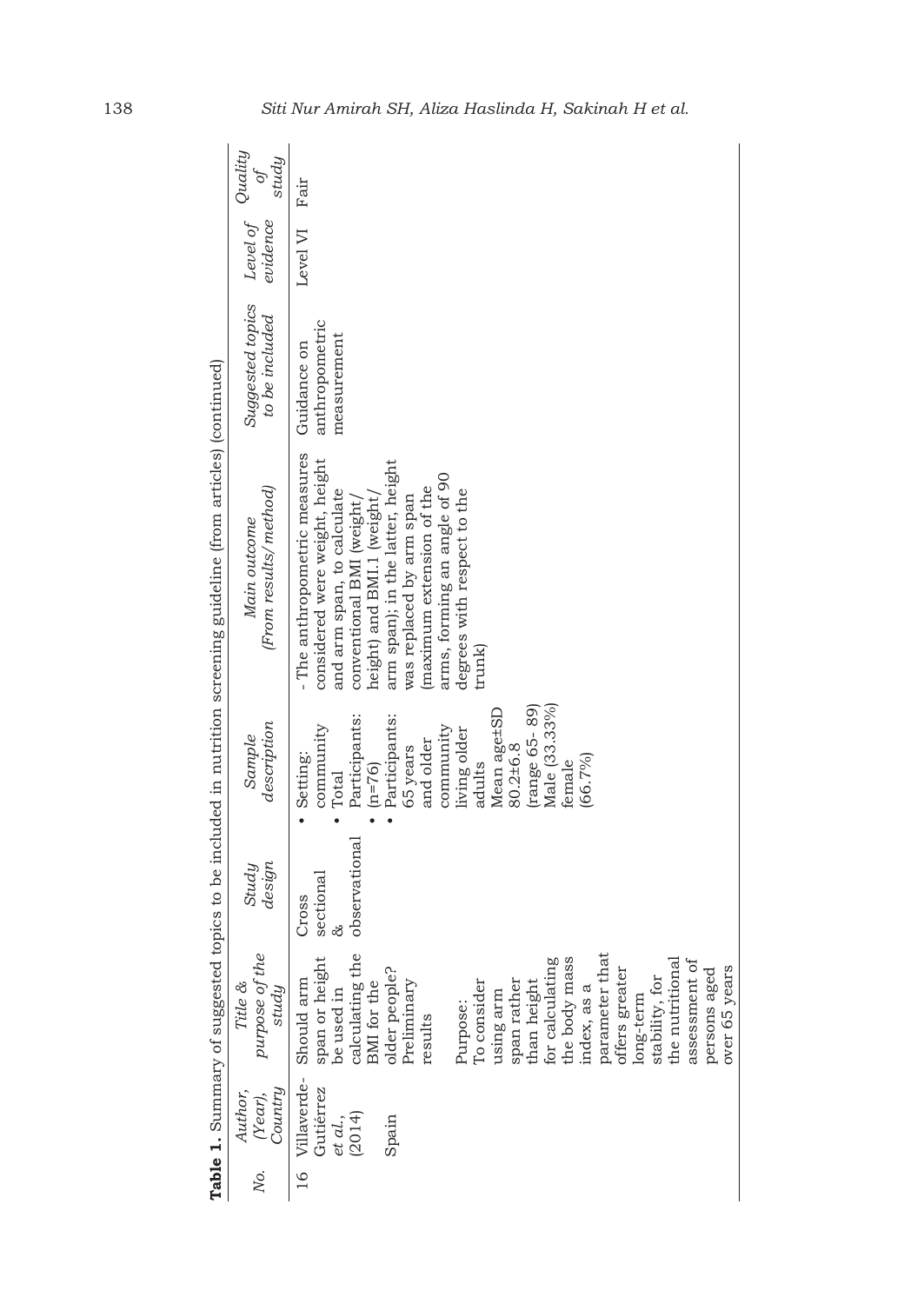|            | Quality<br>study<br>of                | N/A                                                                                                                                                                                                                                                                                                                                                                                                                                                                                                                                                                                                                                                                                                                                                                                                                                                                                                                                                                                                                                                                                                                                                                                                         |
|------------|---------------------------------------|-------------------------------------------------------------------------------------------------------------------------------------------------------------------------------------------------------------------------------------------------------------------------------------------------------------------------------------------------------------------------------------------------------------------------------------------------------------------------------------------------------------------------------------------------------------------------------------------------------------------------------------------------------------------------------------------------------------------------------------------------------------------------------------------------------------------------------------------------------------------------------------------------------------------------------------------------------------------------------------------------------------------------------------------------------------------------------------------------------------------------------------------------------------------------------------------------------------|
|            | Level of<br>evidence                  | Level VII                                                                                                                                                                                                                                                                                                                                                                                                                                                                                                                                                                                                                                                                                                                                                                                                                                                                                                                                                                                                                                                                                                                                                                                                   |
|            | Suggested topics<br>to be included    | beneficial towards<br>needed to monitor<br>Key points can be<br>incorporated into<br>From this expert<br>screening can be<br>screening tool is<br>of all healthcare<br>needed for early<br>routine practice<br>professional will<br>identification of<br>included in the<br>5. Involvement<br>opinion paper.<br>guidelines are<br>3. Systematic<br>malnutrition<br>screening is<br>approach is<br>4. Validated<br>2. Nutrition<br>1. Nutrition<br>this issue<br>nutrition<br>required<br>weight                                                                                                                                                                                                                                                                                                                                                                                                                                                                                                                                                                                                                                                                                                             |
| $^{\circ}$ | (From results/method)<br>Main outcome | nutrients, which causes measurable adverse<br>composition), function and clinical outcome.<br>muscle mass. Also known as protein energy<br>adults patients should be incorporated into<br>adults who are at risk by measuring weight<br>- A systematic approach is identifying older<br>- Screening for undernutrition among older<br>routine practice to improve focus time and<br>5. Identifying and addressing contributing<br>with significant depletion of fat stores and<br>- Malnutrition: "A deficiency or excess (or<br>undernutrition, but often used to refer to<br>every visit or twice to see any weight loss<br>2. Identifying undernutrition in the older<br>effects on tissue/body form (shape, size,<br>Can encompass both over nutrition and<br>4. Validated nutrition screening tools in<br>imbalance) of energy, protein and other<br>intervention for older adults who are at<br>characterised by weight loss associated<br>3. Incorporating screening into general<br>- Undernutrition: "A clinical syndrome<br>identification of undernutrition<br>adults by nutrition screening<br>undernutrition only"<br>undernutrition"<br>1. Definitions<br>greater risk<br>practice<br>factors |
|            | description<br>Sample                 | $\mathrm{N}/\mathrm{A}$                                                                                                                                                                                                                                                                                                                                                                                                                                                                                                                                                                                                                                                                                                                                                                                                                                                                                                                                                                                                                                                                                                                                                                                     |
|            | design<br>Study                       | opinion<br>Expert<br>N/A                                                                                                                                                                                                                                                                                                                                                                                                                                                                                                                                                                                                                                                                                                                                                                                                                                                                                                                                                                                                                                                                                                                                                                                    |
|            | Purpose of the<br>study<br>Title      | undernutrition<br>undernutrition<br>undernutrition<br>guidelines for<br>in the elderly<br>Prevention is<br>screening for<br>practice, and<br>better than<br>to address<br>Managing<br>in general<br>strategies<br>Purpose:<br>suggests<br>Provides<br>patients<br>in older<br>cure                                                                                                                                                                                                                                                                                                                                                                                                                                                                                                                                                                                                                                                                                                                                                                                                                                                                                                                          |
|            | Country<br>Author,<br>(Year),         | Australia<br>Flanagan<br>et al.,<br>(2012)                                                                                                                                                                                                                                                                                                                                                                                                                                                                                                                                                                                                                                                                                                                                                                                                                                                                                                                                                                                                                                                                                                                                                                  |
|            | Ņο.                                   | 17                                                                                                                                                                                                                                                                                                                                                                                                                                                                                                                                                                                                                                                                                                                                                                                                                                                                                                                                                                                                                                                                                                                                                                                                          |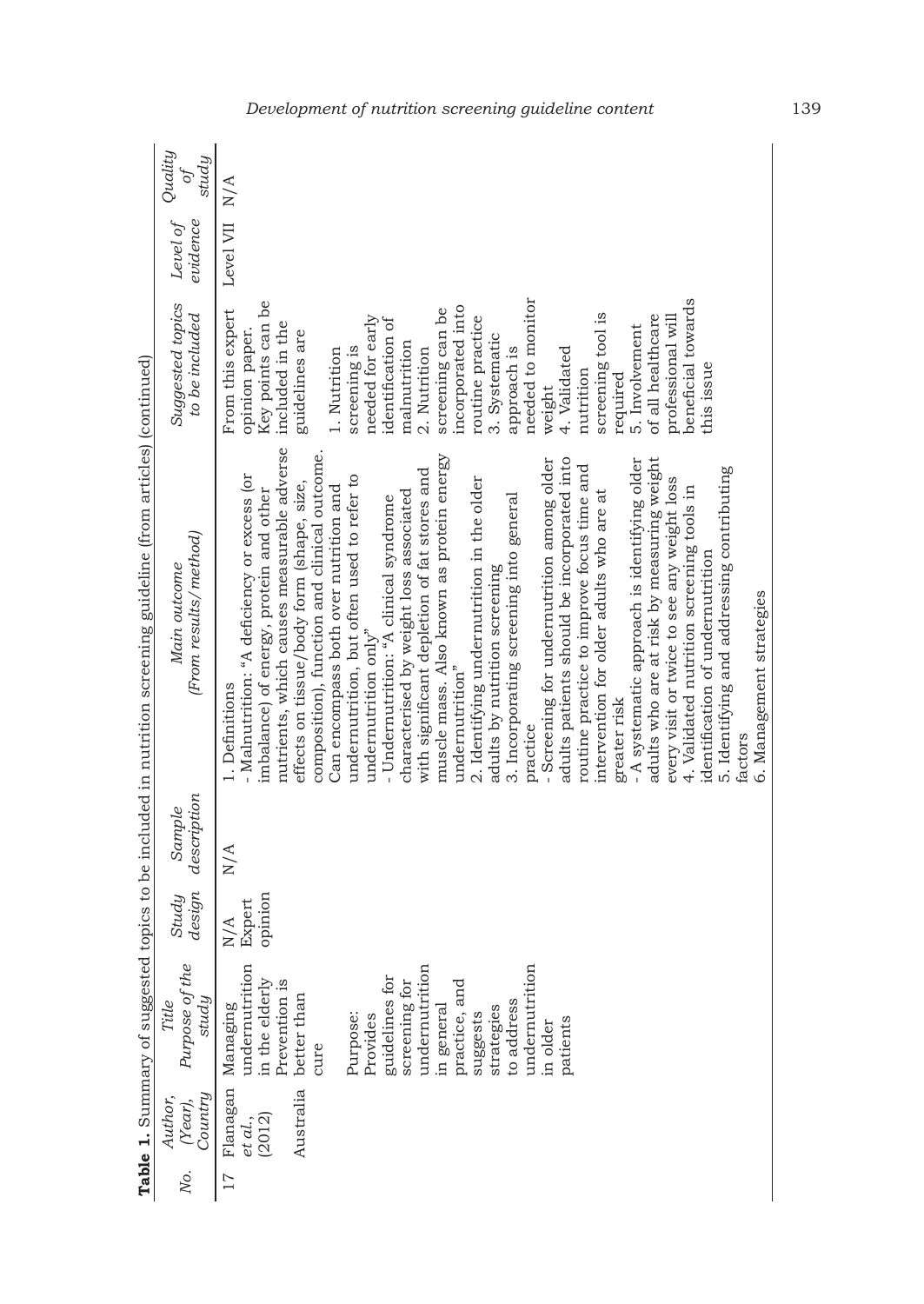|                                                                                                                  | Quality<br>study<br>$\tilde{\sigma}$<br>evidence<br>Level of | Fair<br>Level VI                                                                                                                                                                                                                                                                                                                                                                                                                          |
|------------------------------------------------------------------------------------------------------------------|--------------------------------------------------------------|-------------------------------------------------------------------------------------------------------------------------------------------------------------------------------------------------------------------------------------------------------------------------------------------------------------------------------------------------------------------------------------------------------------------------------------------|
|                                                                                                                  | Suggested topics<br>to be included                           | 3. Organisation:<br>healthcare staff<br>1. Training and                                                                                                                                                                                                                                                                                                                                                                                   |
|                                                                                                                  |                                                              | screening tool<br>education by<br>4. Validated<br>provision of<br>of nutrition<br>knowledge<br>Policy and<br>procedure<br>screening<br>2. Role of<br>nutrition                                                                                                                                                                                                                                                                            |
| Table 1. Summary of suggested topics to be included in nutrition screening guideline (from articles) (continued) | (From results/method)<br>Main outcome                        | 1. Understanding and identifying<br>2. Management of unintentional<br>Four themes were identified:<br>weight loss in the community<br>3. Challenges to addressing<br>4. Potential solutions<br>malnutrition<br>malnutrition                                                                                                                                                                                                               |
|                                                                                                                  | description<br>Sample                                        | dwelling older<br>practices and<br>GPs, practice<br>professionals<br>working with<br>community -<br>Participants:<br>nurses, and<br>practice, all<br>· Dietitians<br>community<br>from frailty<br>MDTs; and<br>assistants;<br>healthcare<br>practices:<br>General<br>Setting:<br>at each<br>general<br>setting<br>people.<br>Health<br>$\bullet$<br>$\bullet$<br>$\bullet$                                                                |
|                                                                                                                  | design<br>Study                                              | Qualitative<br>study                                                                                                                                                                                                                                                                                                                                                                                                                      |
|                                                                                                                  | Purpose of the<br>study<br>Title                             | study exploring<br>and community<br>inform future<br>professionals<br>professionals<br>primary care<br>interventions<br>views on how<br>primary care<br>community-<br>nutrition in<br>nutrition in<br>Supporting<br>community<br>population<br>qualitative<br>To explore<br>to support<br>frail older<br>and other<br>frail older<br>people, in<br>people: a<br>Purpose:<br>order to<br>views of<br>for this<br>health<br>health<br>based |
|                                                                                                                  | Country<br>Author,<br>(Year),                                | Avgerinou<br>Kingdom<br>United<br>(2020)<br>et al.,                                                                                                                                                                                                                                                                                                                                                                                       |
|                                                                                                                  | Ņο.                                                          | $\frac{8}{18}$                                                                                                                                                                                                                                                                                                                                                                                                                            |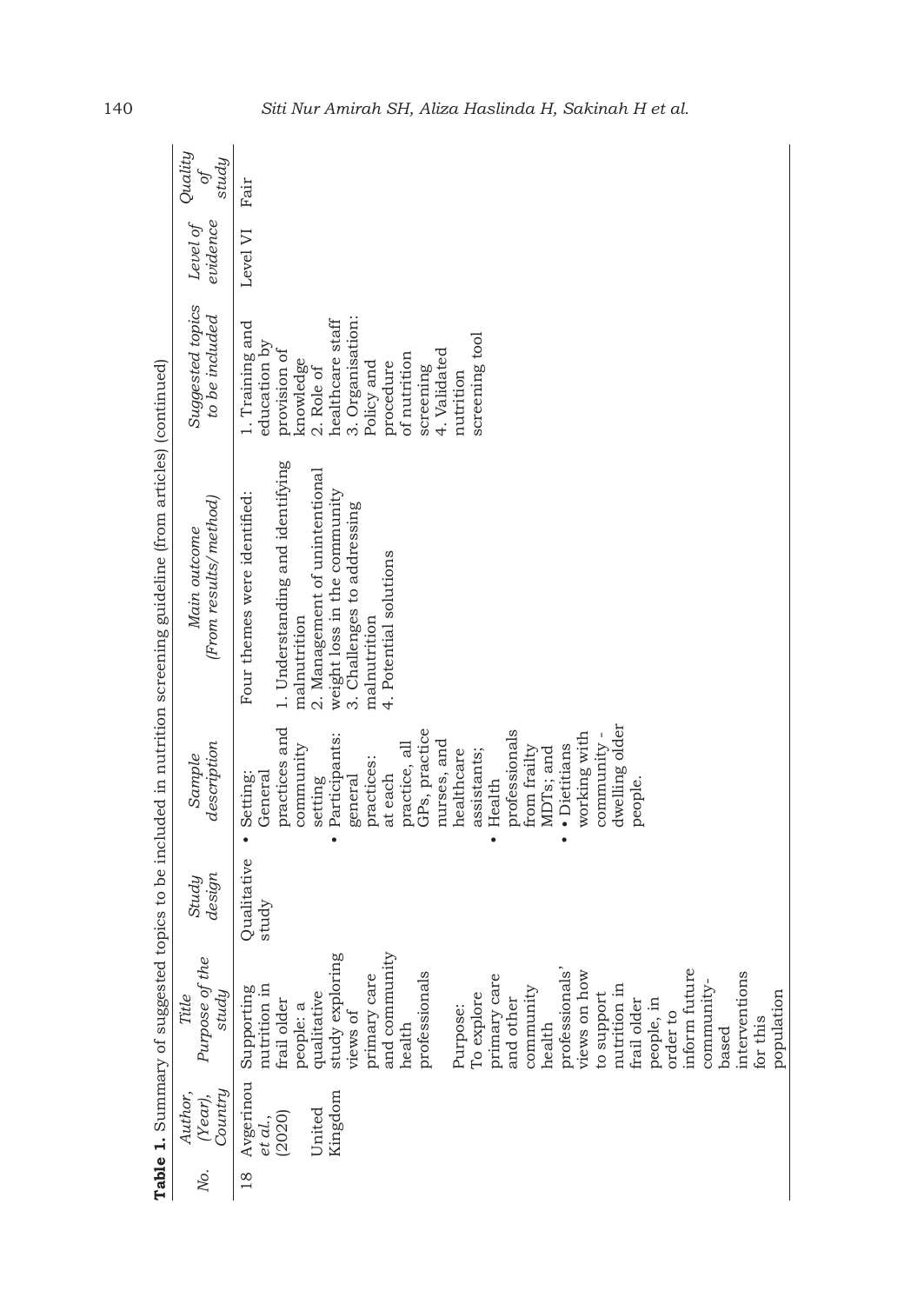opportunities and enablers of nutrition screening can be categorised into several categories: organisational, staff, and screening factors. Organisational factors involved system, policy and procedure in the clinics (Avgerinou *et al.,* 2020; Craven *et al.*, 2017; Flanagan *et al.*, 2012; Hamirudin *et al.*, 2013; Mays *et al.*, 2019), training and education (Avgerinou *et al.,* 2020; Craven *et al.*, 2013; Green *et al.*, 2014; Mays *et al.*, 2019; Vandewoude *et al.*, 2011; Winter *et al.*, 2013), as well as funding and resources in the clinics (Avgerinou *et al.,* 2020; Craven *et al.*, 2017). Staff factors included knowledge (Avgerinou *et al.,* 2020; Craven *et al.*, 2017; Endevelt *et al.*, 2009), communication and management support (Craven *et al.*, 2017; Green *et al.*, 2014), and role of staff in nutrition screening (Avgerinou *et al.,* 2020; Endevelt *et al.*, 2009; Hamirudin *et al.*, 2013; Winter *et al.*, 2013). Meanwhile, screening factors were related to the use of screening tool (Flanagan *et al.*, 2012; Vandewoude *et al.*, 2011), outcome and intervention pathway of the screening (Craven *et al.*, 2017; Flanagan *et al.*, 2012; Mays *et al.*, 2019; Winter *et al.*, 2013), and acceptability and ease of nutrition screening (Craven *et al.*, 2017; Green *et al.*, 2014). Provision of knowledge and education (Endevelt *et al.*, 2009; Vandewoude *et al.*, 2011; Winter *et al.*, 2013), and enhancement of practices related to nutrition screening (Gaboreau *et al.*, 2013) were also significant enablers that have been identified. Therefore, these factors may facilitate healthcare staffs in performing nutrition screening. The incorporation of nutrition screening into routine screening is needed to help focus time and intervention resources for individuals who are identified as at greatest risk (Flanagan *et al.*, 2012). Consequently, nutrition screening can be routinely performed as part of health clinic practice (Gaboreau *et al.*, 2013).

#### **Guidance on administering validated nutrition screening tools**

There are many available validated nutrition screening tools. However, MNA-SF is recognised as the most suitable tool that can be used in community living older adults population (Philips, 2010). Six studies (Callen & Wells, 2005; Chatindiara *et al.*, 2018; Cuervo *et al.*, 2009; El-Desouky & Abed, 2017; Mays *et al.*, 2019; Winter *et al.*, 2013) have discussed administering the items of validated nutrition screening tool. Besides, two studies have used MNA-SF user guide as guidance to administer the items of MNA-SF (Chatindiara *et al.*, 2018; Mays *et al.*, 2019). Pathway after nutrition screening is recommended to be included in the intervention component (Mays *et al.*, 2019; Winter *et al.*, 2013). Hence, guidance on administering items of validated nutrition screening tools is essential as the total score will determine the nutritional status of patients.

#### **Guidance on anthropometric measurements**

Generally, nutrition screening tools are available in questionnaire format with or without anthropometric data (Power *et al.*, 2018). Therefore, guidance on anthropometric measurements is needed to facilitate the administering of nutrition screening. Based on the results in Table 1, ten studies have mentioned about anthropometric measurements and the tools required in the method part (Butler *et al.*, 2012; Callen & Wells, 2005; Chatindiara *et al.*, 2018; Cuervo *et al.*, 2009; El-Desouky & Abed, 2012; Ghimire *et al.*, 2017; Mays *et al.*, 2019; Rodriguez-Tadeo *et al.*, 2012; Winter *et al.*, 2013; Villaverde-Gutiérrez *et al.*, 2014). Weight, height, and body mass index (BMI) were the most common data needed during nutrition screening. Furthermore, steps on how to measure weight and height with the required tools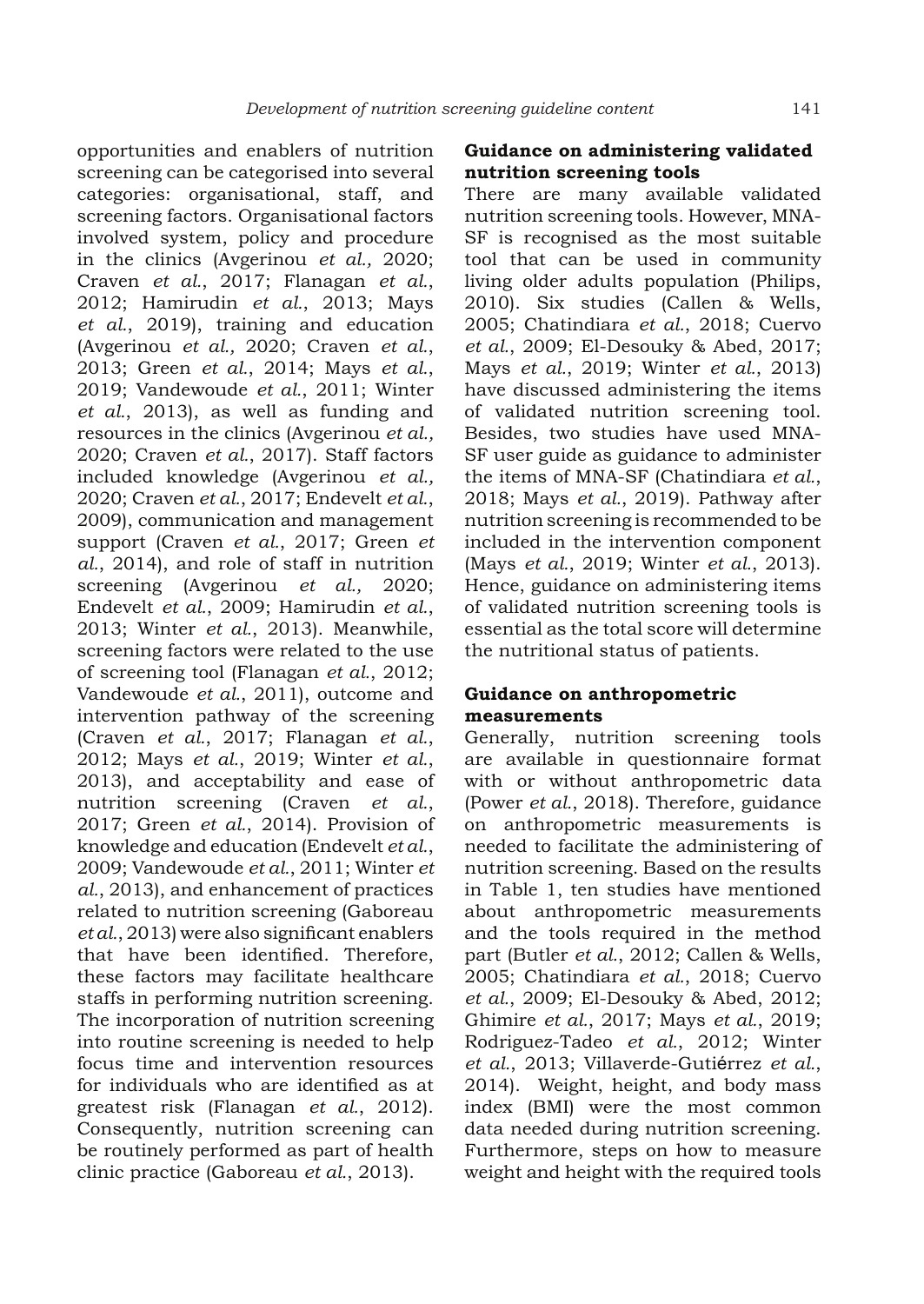were explained in five studies (Callen & Wells, 2005; Chatindiara *et al.*, 2018; El-desouky & Abed, 2017; Ghimire *et al.*, 2017; Rodriguez-Tadeo *et al.*, 2012). Besides, measuring height and weight for older adults with limitation are also presented in Table 1. Based on the studies, measuring arm and mid-arm circumference (MAC) (Ghimire *et al.*, 2017; Rodriguez-Tadeo *et al.*, 2012), calf circumference (CC) (El-Desouky & Abed, 2012; Ghimire *et al.*, 2017; Rodriguez-Tadeo *et al.*, 2012), knee height (Butler *et al.*, 7017; Rodriguez-Tadeo *et al.*, 2102) were other alternatives to estimate weight and height for older adults with limitation. To summarise, guidance on anthropometric measurements needs to be included in the guideline.

#### **Quality appraisal of studies**

Quality of studies were appraised and included in Table 1. Two types of assessment tools were used to assess the quality of studies. Based on the results, studies were categorised as quantitative or qualitative based on study design.

Five qualitative studies have been rated good and fair (Avgerinou *et al.,* 2020; Craven *et al.*, 2017; Green *et al.*, 2014; Hamirudin *et al.*, 2013; Vandewoude *et al.*, 2011). Out of these five studies, only two studies were rated as fair (Avgerinou *et al.,* 2020; Vandewoude *et al.*, 2011). Qualitative studies were assessed by using the CASP checklist. In general, this checklist was used to assess methodology of the study including data collection, ethical issues, and data analysis.

Meanwhile, a total of 12 quantitative studies have been presented in Table 1. Three studies have been rated as good quality (Chatindiara *et al.*, 2018; El-desouky & Abed, 2017; Ghimire *et al.*, 2017), eight studies rated as fair quality (Butler *et al.*, 2017; Callen & Wells, 2005; Cuervo *et al.*, 2009; Endevelt *et al.*, 2009; Gaboreau *et al.*, 2013; Villaverde-Gutiérrez *et al.*, 2016; Winter *et al.*, 2013), and one study as poor (Rodriguez-Tadeo *et al.*, 2012). Quantitative studies were assessed by using the NHLBI tool. The assessment included aim of the study, participants' characteristics, methodology of study, and data analysis. An expert opinion paper (Flanagan *et al.*, 2012) was not rated for quality appraisal as there was no suitable tool.

#### **DISCUSSION**

This study has reviewed the content that can be included in a guideline for use by healthcare staffs to administer a validated nutrition screening tool in older adults in health clinic setting. A total of 18 articles were retrieved regarding barriers and opportunities to perform nutrition screening, format, flow and topics that can be included in the guideline, guidance on administering validated nutrition screening tools, and guidance on how to perform anthropometric measurements. Therefore, this review was a key step to establishing the content of a guideline for health clinics.

Based on the results, suitable content for the guideline consisted of introduction, aims and objectives, definition of malnutrition, prevalence of malnutrition, implementation of nutrition screening, and guidance on administering items in validated nutrition screening tools. In general, the purpose of the nutrition screening guideline is to facilitate healthcare staffs in health clinics in implementing nutrition screening among older adults.

#### **Barriers and opportunities to conduct nutrition screening**

Barriers and opportunities of nutrition screening need to be identified. The identification of barriers may lead to the development of tailored nutrition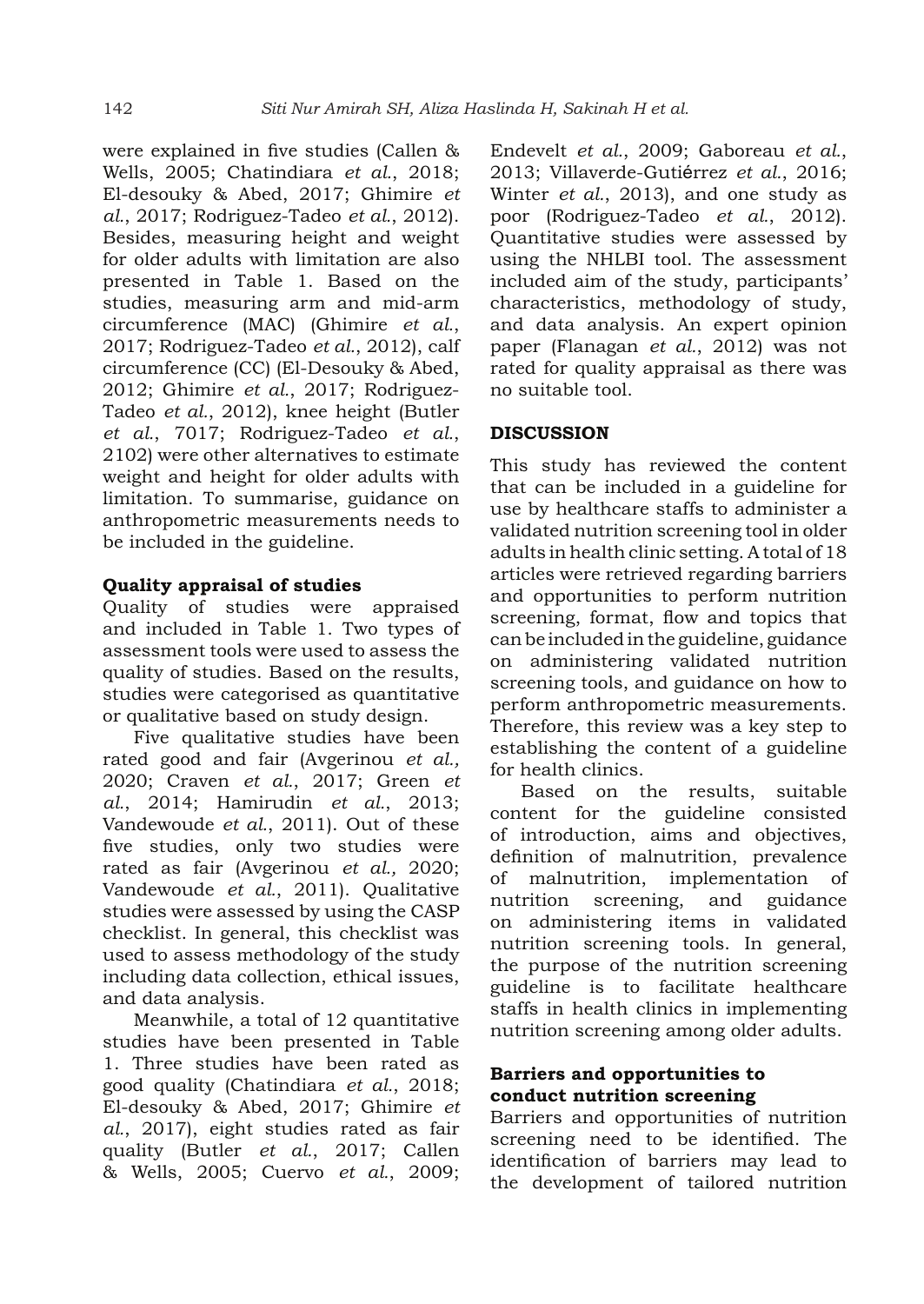screening implementation guidelines. Besides, identified opportunities may also help in content development of the nutrition screening guidelines. A total of nine studies have discussed regarding barriers and opportunities of nutrition screening (Avgerinou *et al.,* 2020; Craven *et al.*, 2017; Endevelt *et al.*, 2009; Gaboreau *et al.*, 2013; Green *et al.*, 2014; Hamirudin *et al.*, 2013; Mays *et al.*, 2019; Vandewoude *et al.*, 2011; Winter *et al.*, 2013). Out of these nine studies, two studies discussed specifically regarding knowledge, attitude and practice towards nutrition among older adults (Endevelt *et al.*, 2009; Vandewoude *et al.*, 2011).

Provision of knowledge and education can enhance the enforcement of nutrition screening (Endevelt *et al.*, 2009; Mays *et al.*, 2019; Vandewoude *et al.*, 2011; Winter *et al.*, 2013). Nutrition care and screening outcomes among older adults will be improved due to sustained screening through the provision of education among healthcare professionals (Kennelly *et al.*, 2011). Besides, enforcement of policy and procedure (Avgerinou *et al.,* 2020; Craven *et al.*, 2017), as well as nutrition screening as a screening practice based on clinics' condition were identified as other enablers in implementing nutrition screening (Gaboreau *et al.*, 2013; Hamirudin *et al.*, 2013). Incorporation of nutrition screening into the current system and routine practice of the clinic is the best way to implement nutrition screening (Flanagan *et al.*, 2012). From the findings, three studies highlighted this point (Hamirudin *et al.*, 2013; Mays *et al.*, 2019; Winter *et al.*, 2013). Therefore, these identified opportunities from other studies can be incorporated into the content development of the nutrition screening guidelines for healthcare staffs.

## **Format and flow of the nutrition screening guidelines**

During the development process, format and flow of the guidelines are important criteria that need to be included for clarity in presenting information. The established guidelines developed by the Ministry of Health (MOH) could be used as guidance and references. From the six guidelines that have been identified, four guidelines from the Ministry of Health (MOH), Malaysia were in A4 size (GEM, 2004; BPKK, 2013, BPKK, 2015; IHSR, 2018). In addition, two guidelines presented information on policy and system in health clinics (BPKK, 2015; IHSR, 2018). This information may help in understanding the clinics' condition to facilitate nutrition screening in this setting. Flow charts in the established guidelines could become references in terms of formatting (BPKK, 2015). Nevertheless, the content will be based on health clinics. Besides, most of the guidelines have outlined the following information, namely: introduction, aims and purpose, implementation including guidance on how to complete nutrition screening, flow chart, appendices, and references. The outline will serve as a useful guidance in providing the required information comprehensively.

#### **Guidance on administering validated nutrition screening tools**

Based on the results, information related to guidance on administering validated nutrition screening tools need to be included in the guidelines. From previous studies, validated nutrition screening tool has been administered by referring to the user guide of the tool (Chatindiara *et al.*, 2018; Mays *et al.*, 2019). Validated nutrition screening tools need to be administered in a proper way in order to obtain correct scores. For example, a study has shown that item related to weight changes in a validated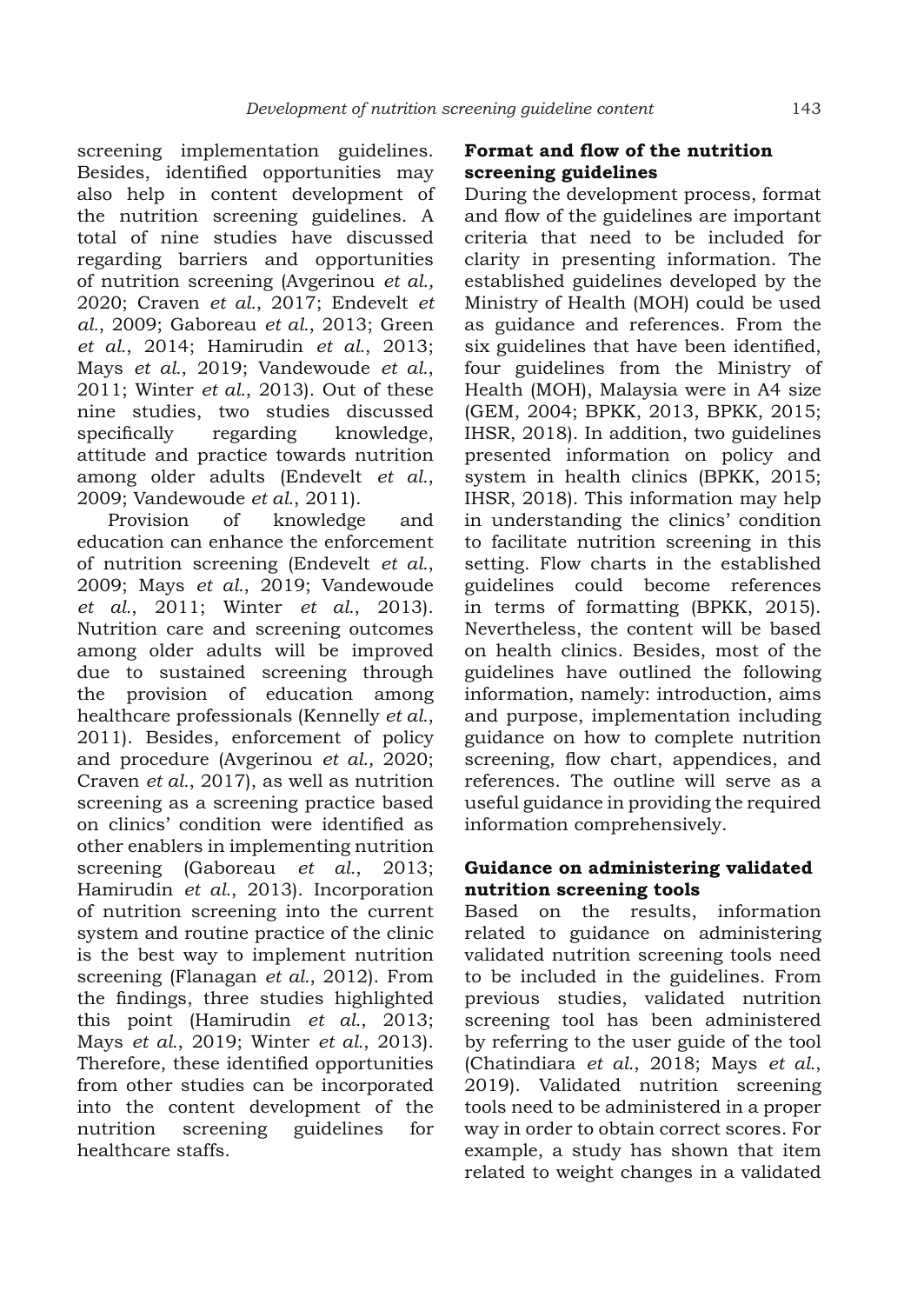tool can be asked as such: "Have you lost or gained weight unintentionally in the last six months? If so, how much?" (Callen & Wells, 2005). This is particularly important as the total score in a screening tool is an indicator of malnutrition risk (Reber *et al.*, 2019; Rosa *et al.*, 2017).

Meanwhile, two established guidelines provided guidance on how to administer items in validated tools (NNI, 2011; Sakinah *et al.*, 2017). However, out of these two established guidelines, only one provided a pathway after nutrition screening (NNI, 2011). The intended development of this guideline will be in the Malay language for use by staffs in the Malaysian health clinics.

#### **Guidance on anthropometric measurements**

Based on the results, guidance on anthropometric measurements needs to be included in the guidelines. Few studies have emphasised on anthropometric measurements in the method part, which indicated its importance. Based on the studies reviewed, important measurements that must be included are weight and height (Callen & Wells, 2005; Chatindiara *et al.*, 2018; Cuervo *et al.*, 2009; El-desouky & Abed, 2018; Ghimire *et al.*, 2018; Rodriguez-Tadeo *et al.*, 2012; Winter *et al.*, 2013). The way of measuring weight and height have also been explained in these studies; for instance, minimal clothing, barefooted, and subject must stand against a wall during height measurement (El-Desouky & Abed, 2017; Ghimire *et al.*, 2017; Rodriguez-Tadeo *et al.*, 2012). Weight and height need to be measured in a proper way to avoid measurement errors. Based on the included studies, the tools required for this measurement are mechanical stadiometer and digital weighing scale, and reading must be reported in cm and kg, respectively (Chatindiara *et*  *al.*, 2018; El-desouky & Abed, 2018; Ghimire *et al.*, 2017; Rodriguez-Tadeo *et al.*, 2012). BMI can then be obtained as it is one of the required items in most validated nutrition screening tools. It can be defined as a measure of weight adjusted for height, calculated as weight in kilograms divided by the square of height in meters  $(kg/m^2)$  (Centers for Disease Control and Prevention, 2009).

BMI is one of the indicators of nutritional status. Values of BMI were obtained in previous studies by using the afore-mentioned BMI formula as a risk of malnutrition (Chatindiara *et al.*, 2018; El- desouky & Abed, 2017; Ghimire *et al.*, 2017; Mays *et al.*, 2019; Rodriguez-Tadeo *et al.*, 2012). Meanwhile, the recent Global Leadership Initiative on Malnutrition (GLIM) has identified five criteria for malnutrition identification, which are phenotypic criteria (weight loss, low body mass index, and reduced muscle mass) and etiologic criteria (reduced food intake or assimilation and inflammation or disease burden) (Cederholm *et al.,* 2019). Hence, to diagnose a patient with malnutrition, one of the phenotypic criteria and etiologic criteria should be present (Cederholm *et al.,* 2019). Thus, information related to both criteria should be included in the guideline development to identify malnutrition risk.

Previous studies have also emphasised on alternative ways to measure weight and height. For example, calf circumference, mid-arm circumference, girth of arm, and arm span (Goswami *et al.*, 2018) can become alternative measurements (Ghimire *et al.*, 2017; Rodriguez-Tadeo *et al.*, 2012; Villaverde-Gutiérrez *et al.*, 2015). Other ways to measure height that have been highlighted are measurements of half arm span (Siqueira *et al.*, 2012) and knee height (Chumlea, Roche & Steinbaugh, 1985). In MNA-SF, measuring calf circumference is an alternative to body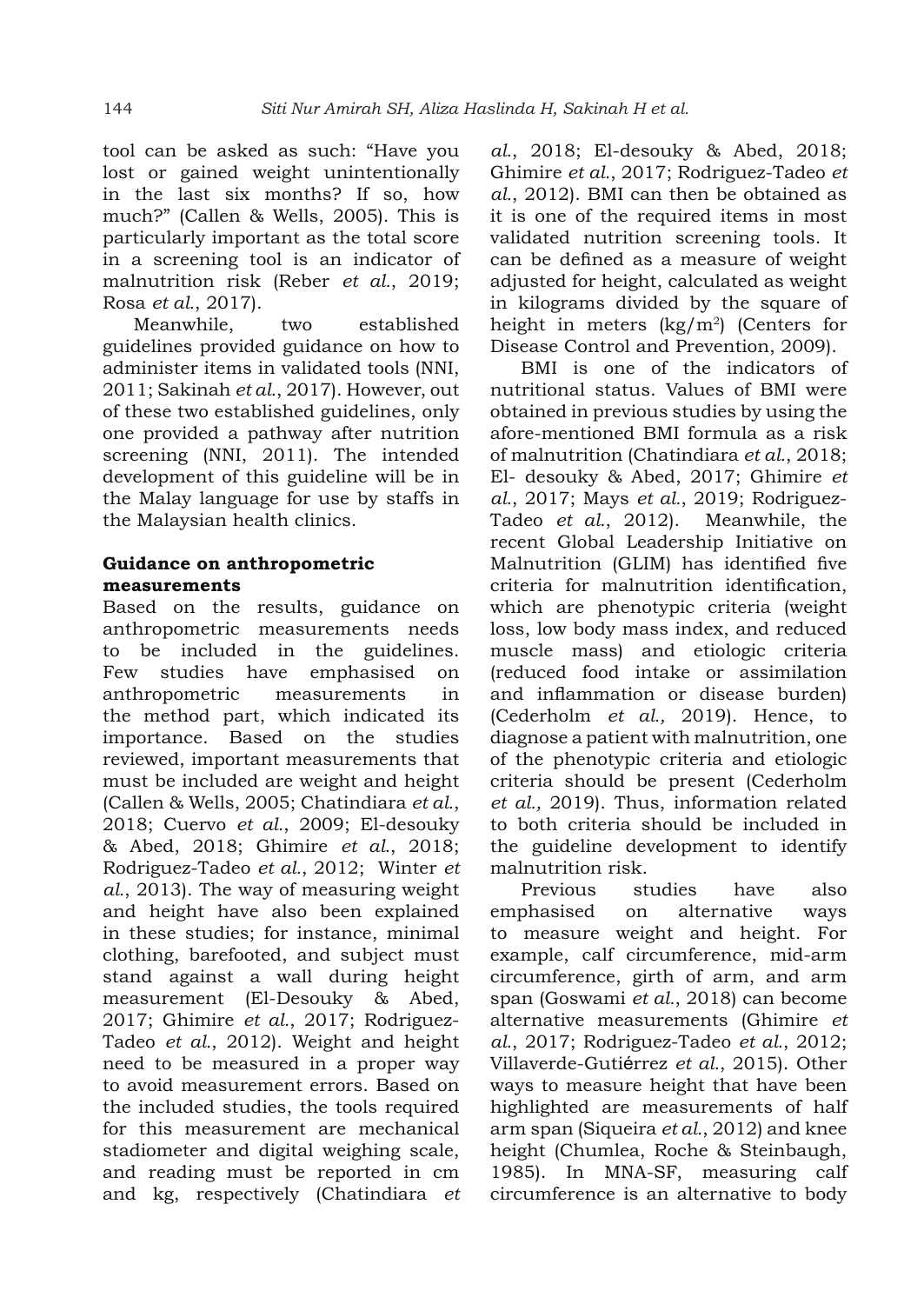mass index. A value of <30.1cm (man) and <27.3cm (woman) will classify an older adult as malnourished (Harith, Shahar & Adznam, 2016). These cut-off points can be used by health professionals in Malaysia to screen for older adults who are at risk of malnutrition.

#### **Quality appraisal of studies**

All included studies were rated as good, fair or poor quality. From the findings, 35% of the studies were rated as good quality, 59% rated as fair quality, and the remaining 6% rated as poor quality studies.

#### **Limitation and strength**

Limitation of this review was the exclusion of non-English and non-Malay journal articles. However, this review was able to provide essential content to be included in the nutrition screening guideline in health clinics by following a systematic approach using PRISMA extension for scoping reviews (Tricco *et al.*, 2018). Further studies can be done in the future to measure the outcomes of using this newly developed nutrition screening guideline. Therefore, feasibility of the newly developed guideline can be measured.

#### **CONCLUSION**

Development of a guideline based on the identified content can facilitate healthcare staffs to perform nutrition screening among older adults in the health clinic setting. The comprehensive details in the guideline can become a main reference for nutrition screening procedures, particularly in Malaysian health clinics. Subsequently, appropriate nutrition intervention by nutrition experts can be implemented to improve patients' nutritional status. Hence, timely malnutrition identification using the nutrition screening guideline could improve older adults' nutritional status

and decrease the number of at-risk and malnourished patients.

#### **Acknowledgement**

This study was funded by the Fundamental Research Grant Scheme (FRGS), Ministry of Education Malaysia (FRGS/1/2018/SKK06/ UIAM/02/5).

#### **Authors' contributions**

SNASH, conducted the study, data analysis and interpretation, prepared the draft of the manuscript and reviewed the manuscript; AHH, principal investigator, conceptualised and designed the study, contributed expertise in data analysis and interpretation, and reviewed the manuscript; SH, contributed expertise and reviewed the manuscript; MAMA, contributed expertise and reviewed the manuscript; KHAA, contributed expertise and reviewed the manuscript; INNA, contributed to data analysis and interpretation; NSAR, contributed expertise and reviewed the manuscript.

#### **Conflict of interest**

Authors declare no conflict of interest.

#### **References**

- Ackley BJ, Swan BA, Ladwig G & Tucker S (2008). *Evidence-based nursing care guidelines: Medical-surgical interventions* (p. 7)*.* Mosby Elsevier, St. Louis, MO.
- Arksey, H & O'Malley L (2005). Scoping studies: towards a methodological framework. *Int J Soc Res Methodol* 8(1): 19-32. https://doi. org/10.1080/1364557032000119616
- Ahmed T & Haboubi N (2010). Assessment and management of nutrition in older people and its importance to health. *Clin Interv Aging* 5:207–216.
- Avgerinou C, Bhanu C, Walters K, Croker H, Tuijt R, Rea J & Kharicha K (2020). Supporting nutrition in frail older people: a qualitative study exploring views of primary care and community health professionals. *Br J Gen Pract*, 70(691), e138-e145.
- BPKK (2013). Garis Panduan Program Saringan Komuniti Dalam Kawasan Operasi Klinik Kesihatan. Bahagian Pembangunan Kesihatan Keluarga (BPKK) Cawangan Kesihatan Primer. From http://fh.moh.gov.my/v3/index.php/ component/jdownloads/send/37-sektorpenjagaan-perubatan-kesihatan-primer/161 garis-panduan-saringan-komuniti-dalamkawasan-operasi-klinik-kesihatan?Itemid=0 [Retrieved December 10 2019].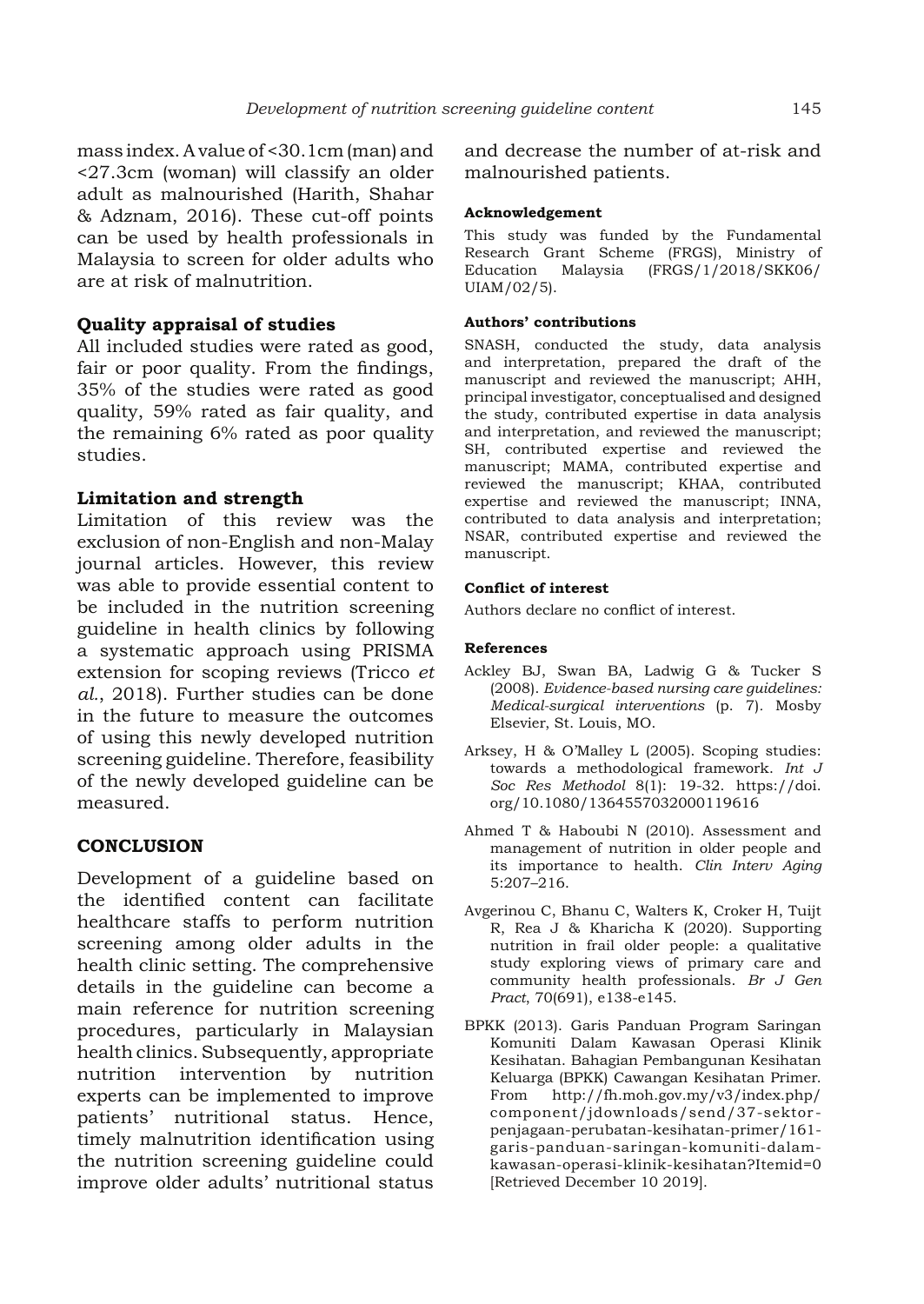- BPKK (2015). Polisi Operasi Klinik Kesihatan. Bahagian Pembangunan Kesihatan Keluarga (BPKK) Cawangan Kesihatan Primer. From http://fh.moh.gov.my/v3/index.php/ component/jdownloads/send/40-sektorpolisi/288-operasi-kk?Itemid=0 [Retrieved December 10 2019].
- Brotherton A, Simmonds N, Bowling T & Stroud M (2011). Malnutrition is dangerous : The importance of effective nutritional screening and nutritional care. *Clin Risk* 17(4):137–142.
- Butler R, McClinchy J, Morreale-Parker C, Marsh W & Rennie KL (2017). BMI calculation in older people: The effect of using direct and surrogate measures of height in a community-based setting. *Clin Nutr ESPEN 22*:112–115.
- Callen BL & Wells TJ (2005). Screening for nutritional risk in community-dwelling old-old. *Public Health Nurs* 22(2):138–146.
- CASP U (2013). *CASP qualitative checklist.* From http://media.wix.com/ugd/ dded87\_29c5b 002d99342f788c6ac670e49f274.pdf [Retrieved September 10 2020].
- Cederholm T, Jensen GL, Correia MITD, Gonzalez MC, Fukushima R, Higashiguchi T, Baptista G, Barazzoni R, Blaauw R, Coats AJS, Crivelli AN, Evans DC, Gramlich L, Fuchs-Tarlovsky V, Keller H, Llido L, Malone A, Mogensen KM, Morley JE & Compher C (2019). GLIM criteria for the diagnosis of malnutrition – A consensus report from the global clinical nutrition community. *Journal of Cachexia, Sarcopenia and Muscle* 10(1):207–217. https://doi. org/10.1002/jcsm.12383
- Centers for Disease Control and Prevention (2009). Adult BMI. From http://www.cdc.gov/ healthyweight/assessing/bmi/adult\_bmi/ index.html [Retrived May 6 2020].
- Chatindiara I, Williams V, Sycamore E, Richter M, Allen J & Wham C (2019). Associations between nutrition risk status, body composition and physical performance among communitydwelling older adults. *Aust N Z J Public Health*  43(1):56-62.
- Chumlea WC, Roche AF & Steinbaugh ML (1985). Estimating stature from knee height for persons 60 to 90 years of age. *J Am Geriatr Soc* 33(2):116-120.
- Craven DL, Pelly FE, Isenring E & Lovell GP (2017). Barriers and enablers to malnutrition screening of community-living older adults: a content analysis of survey data by Australian dietitians. *Aust J Prim Health* 23(2):196–201.
- Cuervo M, Ansorena D, Martínez-González MA, García A, Astiasarán I & Martínez JA (2009). Impact of global and subjective mini nutritional assessment (MNA) questions on the evaluation of the nutritional status: The role of gender and age. *Arch Gerontol Geriatr* 49(1):69–73.
- Davidson J & Getz M (2004). Nutritional risk and body composition in free-living elderly participating in congregate meal-site programs. *J Nutr Elder* 24(1):53-68.
- Donini LM, Scardella P, Piombo L, Neri B, Asprino R, Proietti AR & Di Bella G (2013). Malnutrition in elderly: social and economic determinants. *J Nutr Health Aging* 17(1):9-15.
- Eldardery NESAE, Mo'awad E & Fouad N (2018). Risk factors of malnutrition among elderly in geriatric homes, *IOSR J Nurs Health Sci*  7(5):62-74.
- El-Desouky R & Abed H (2017). Screening of malnutrition and its correlates among a sample of rural elderly in Qalyobeya Governorate, Egypt. *J Egypt Public Health Assoc* 92(3):156– 166.
- Elia M, Zellipour L & Stratton RJ (2005). To screen or not to screen for adult malnutrition? *Clin Nutr 24*(6):867–884.
- Elia M, Russell C, Stratton R, Todorovic V, Evans L & Farrer K (2011). The MUST explanatory booklet. *A guide to the Malnutrition Universal Screening Tool (MUST) for adults.* BAPEN, London.
- Endevelt R, Werner P, Goldman D & Karpati T (2009). Nurses' knowledge and attitudes regarding nutrition in the elderly. *J Nutr Health Aging* 13(6):485–489.
- Flanagan D, Fisher T, Murray M, Visvanathan R, Charlton K, Thesing C, Quigley G & Walther K (2012). Managing undernutrition in the elderly: Prevention is better than cure. *Aust Fam Physician* 41(9):695–699.
- Gaboreau Y, Imbert P, Jacquet JP, Marchand O, Couturier P & Gavazzi G (2013). What are key factors influencing malnutrition screening in community-dwelling elderly populations by general practitioners? A large cross-sectional survey in two areas of France. *Eur J of Clin Nutr* 67(11):1193–1199.
- GEM (2014). *Modul 3 Penuaan Sihat, Aktif dan Produktif.* Persatuan Gerontologi Malaysia, Ministry of Health Malaysia, Putrajaya.
- Ghimire S, Baral BK & Callahan K (2017). Nutritional assessment of communitydwelling older adults in rural Nepal. *Plos One* 12(2):e0172052.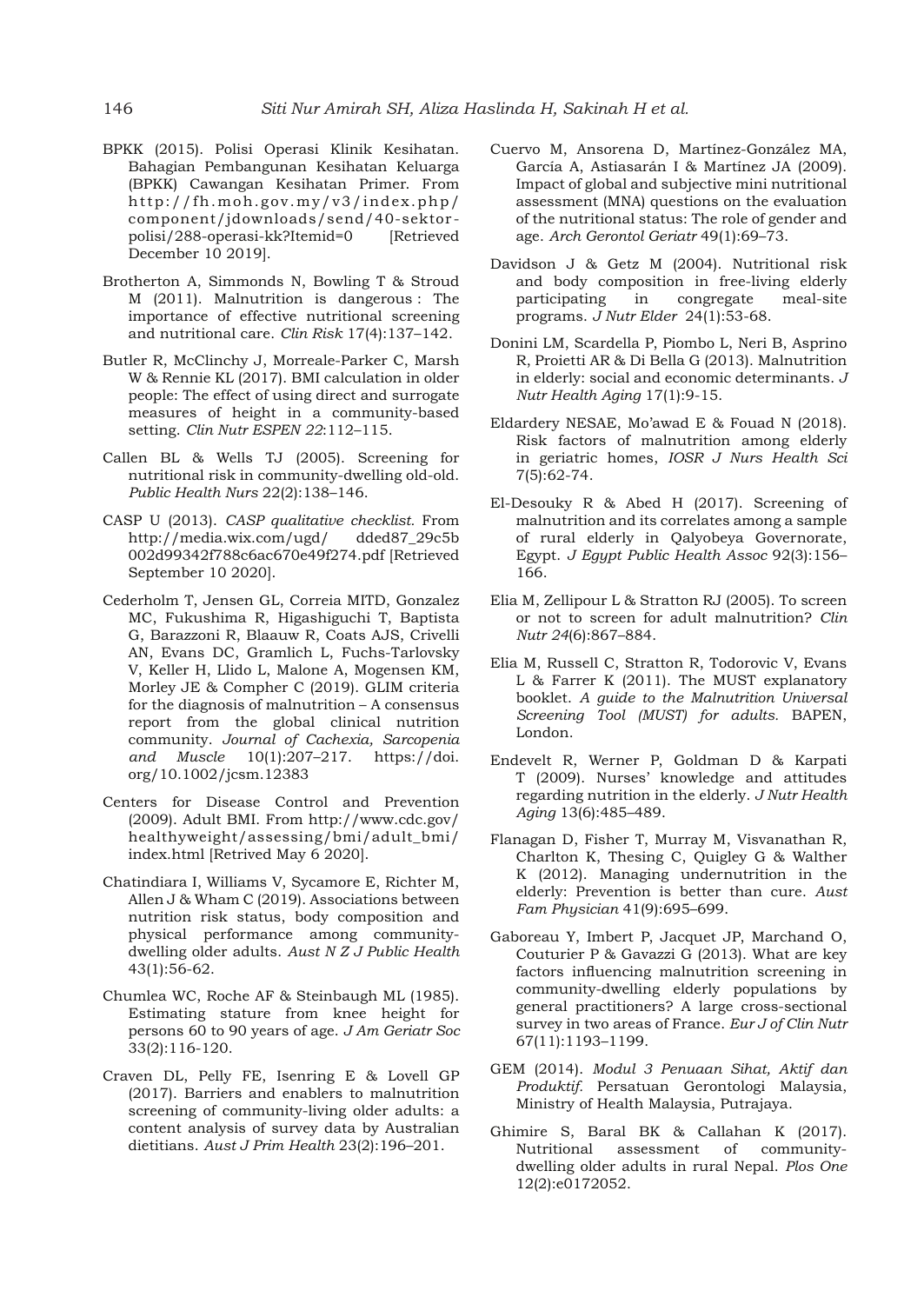- Goswami AK, Kalaivani M, Gupta SK, Nongkynrih B & Pandav CS (2018). Relationship between height and arm span of elderly persons in an urban colony of New Delhi. *Indian J Public Health* 62(2):159-162.
- Green SM, James EP, Latter S, Sutcliffe M & Fader MJ (2014). Barriers and facilitators to screening for malnutrition by community nurses : a qualitative study. *J Hum Nutr Diet*  27(1):88-95.
- Hamirudin AH, Charlton K & Walton K (2016). Outcomes related to nutrition screening in community living older adults: A systematic literature review. *Arch Gerontol Geriatr* 62: 9–25.
- Hamirudin AH, Charlton K, Walton K, Bonney A, Albert G, Hodgkins A, Potter J, Milosavljevic M & Dalley A (2013). "We are all time poor": Is routine nutrition screening of older patients feasible? *Aust Fam Physician* 42(5):321–326.
- Harith S, Shahar S & Adznam SN (2016). Determination of calf circumference cut-off values for malaysian elderly and its predictive value in assessing risk of malnutrition. *Malays J Nutr* 22(3):375–387.
- Harris PS, Payne L, Morrison L, Green SM, Ghio D, Hallett C, Parsons EL, Aveyard P, Roberts HC, Sutcliffe M, Robinson S, Slodkowska-Barabasz J, Little PS, Stroud MA & Yardley L (2019). Barriers and facilitators to screening and treating malnutrition in older adults living in the community: a mixed-methods synthesis. *BMC Fam Prac* 20(1):100.
- IHSR (2018). *Primary Care Clinics: The Lean Experiences.* Institute for Health Systems Research, Ministry of Health Malaysia, Putrajaya.
- Kaiser MJ, Bauer JM, Rämsch C, Uter W, Guigoz Y, Cederholm T, Thomas DR, Anthony PS, Charlton KE, Maggio M & Tsai AC, Vellas B & Sieber CC (2010). Frequency of malnutrition in older adults : A multinational perspective using the mini nutritional assessment *J Am Geriatr Soc* 58(9):1734–1738.
- Kennelly S, Kennedy NP, Rughoobur GF, Slattery CG & Sugrue S (2010). An evaluation of a community dietetics intervention on the management of malnutrition for healthcare professionals. *J Hum Nutr Diet* 23(6):567–574.
- Kennelly S, Kennedy NP, Corish CA, Flanagan-Rughoobur G, Glennon-Slattery C & Sugrue S (2011). Sustained benefits of a community dietetics intervention designed to improve oral nutritional supplement prescribing practices. *J Hum Nutr Diet* 24(5):496-504.
- Lohr KN & Field MJ (eds) (1992). *Guidelines for clinical practice: from development to use*. National Academies Press, Washington DC.
- Mathew MK & Funderburg K (2007). Malnutrition and Feeding Problems. In Ham RJ (eds). *PRIMARY CARE GERIATRICS: A Case-Based Approach* (Fifth Edit). Mosby Inc., St. Louis, MO.
- Mays LC, Drummonds JW, Powers S, Buys DR & Watts PI (2019). Identifying Geriatric Patients at Risk for Malnutrition: A Quality Improvement Project. *J Nutr Gerontol Geriatr* 38(2):15-129.
- Muhamad AR, Hamirudin AH, Zainudin N, Sidek S & Rahman NAA (2019). Nutritional risk according to Mini Nutritional Assessment© "short form among community dwelling elderly in Kuantan, Pahang: A pilot study. *Int J Allied Heal Sci* 3(2):658-667.
- Munn Z, Peters MD, Stern C, Tufanaru C, McArthur A & Aromataris E (2018). Systematic review or scoping review? Guidance for authors when choosing between a systematic or scoping review approach. *BMC Med Res Methodol* 18(1):143.
	- NHLBI (2014). Quality assessment tool for observational cohort and cross-sectional studies. *Bethesda: National Institutes of Health, Department of Health and Human Services*. From https://www.nhlbi.nih.gov/health-pro/ guidelines/in-develop/cardiovascularriskreduction/tools/cohort. [Retrieved August 26 2020].
- NNI (2011). Nutrition screening a guide to completing the mini nutritional assessment. Nestle Nutrition Institute. From https://www. mna-elderly.com/forms/mna\_guide\_english. pdf [Retrieved March 8 2019].
- Phillips MB, Foley AL, Barnard R, Isenring EA & Miller MD (2010). Nutritional screening in community-dwelling older adults: a systematic literature review. *Asia Pac J Clin Nutr* 19(3):440- 449.
- Power L, Mullally D, Gibney ER, Clarke M, Visser M, Volkert D, Bardon L, de van der Schueren MA, Corish CA & MaNuEL Consortium (2018). A review of the validity of malnutrition screening tools used in older adults in community and healthcare settings–A MaNuEL study. *Clin Nutr ESPEN* 24:1-13.
- Reber E, Gomes F, Vasiloglou MF, Schuetz P & Stanga Z (2019). Nutritional risk screening and assessment. *J Clin Med* 8(7):1065.